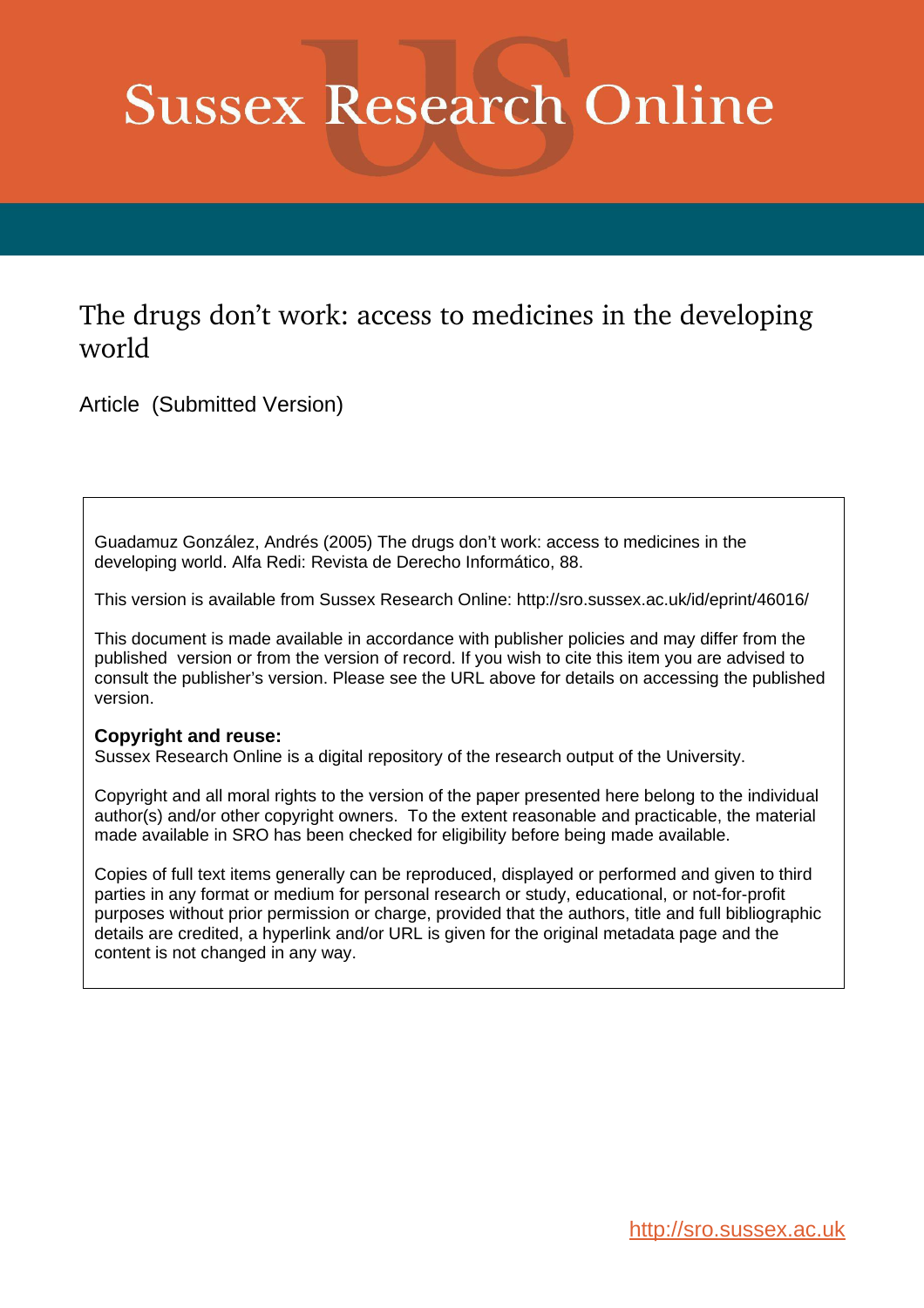### **The drugs don't work: Access to medicines in the developing world**

*Andrés Guadamuz González [\\*](#page-1-0)*

#### **Introduction**

Development, poverty and the means to assist countries to break away from the causes of poverty have become some of the most important subjects in the international trade arena. Of these causes, the technological gap between developed and developing nations presents a compelling call for some sort of action in order to alleviate the resource inequality.

There are many examples that could illustrate that developing countries are being affected in some ways by the technological gap. Of these examples, one of the most important is the apparent struggle between large multinational pharmaceutical companies and developing nations with regards to access to medicines. This is because the question of health is one of the most important and contentious and evident indicators of poverty. This article does not pretend to be an exhaustive study of the issue of access to medicines, but some of the broader questions will be discussed in order to provide some evidence that strong international protection of technology may be affecting developing countries.

Health technology is the most critical technology sought by the developing world. When one takes a look at some of the worrying health figures in poor countries, one of the most striking facts is that many of the health problems faced by the inhabitants of these is that they are preventable, and can be addressed with some of the existing health technology enjoyed by the West. The problem then has to be one of resources and distribution, as multinational corporations own a large share of this technology. This article will deal mostly with the issue of access to medicines, but this is by no means the only concern when talking about the access of less developed countries to health technology.

#### **1. The price of health**

Amongst the many technological advances in health, pharmaceuticals are more likely to be owned than any other. Pharmaceuticals are essential for modern medicine, from antibiotics to vitamins, from vaccines to anti-retroviral treatments; one cannot imagine a healthy nation without proper access to the many treatments provided by pharmaceuticals. As Chetley points out, "*Modern drugs, used well, can help the less developed countries to speed improvements in health, but they cannot replace a lack of the necessary infrastructure to sustain better health*." [1](#page-1-1) This means that pharmaceuticals are not the only issue at stake when dealing with health, but it is one very important factor. In fact, every day 30,000 people die of preventable infectious diseases, bringing the total of those who die for those reasons to eleven million people per year. [2](#page-1-2) Arguably, these are people who have a much greater chance of survival if they had access to the existing medicines that could potentially cure those diseases. Oxfam notes that:

<span id="page-1-0"></span>Lecturer in E-Commerce Law, University of Edinburgh.

<span id="page-1-1"></span><sup>1</sup> Chetley, A. *A Healthy Business? World Health and the Pharmaceutical Industry*, London: Zed Books, 1990, p.15.

<span id="page-1-2"></span><sup>&</sup>lt;sup>2</sup> Oxfam. *Where is the money?* Oxfam petition to the G8 meeting in Genoa, July 20<sup>th</sup>, 2001. @: <[http://www.oxfam.org/what\\_does/advocacy/papers/G8Where'sthemoney.doc](http://www.oxfam.org/what_does/advocacy/papers/G8Where)>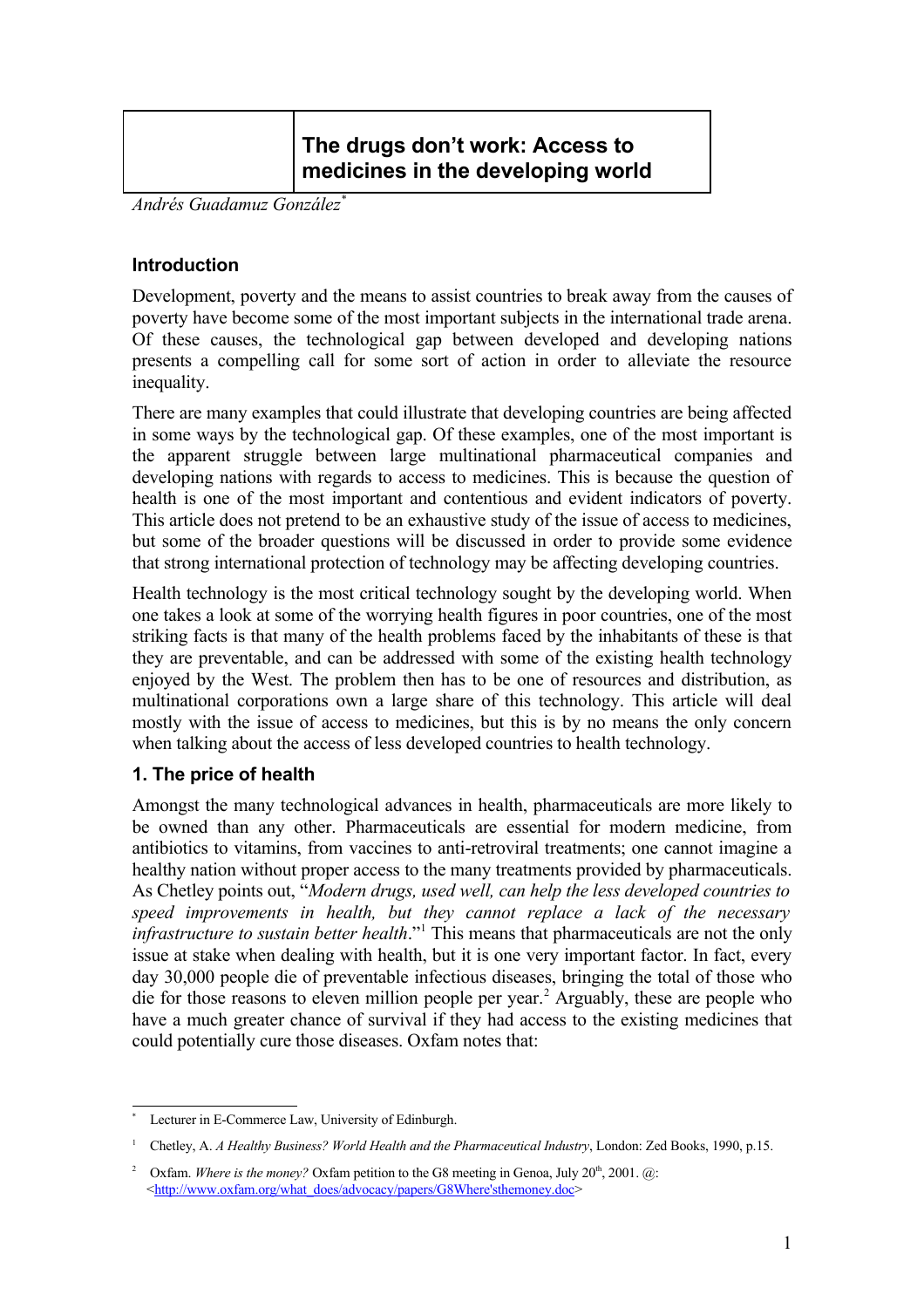*In sub-Saharan Africa today average life expectancy is 50 years--some 28 years less than the average for people in high-income countries. Treatable infectious diseases in the region account for 60% of deaths, while cancer and cardiovascular disease--the leading causes of illness-related death in the U.S.--account for only 15%. [3](#page-2-0)*

One of the reasons why these populations do not have access to the medicines that could save lives is because the price of health is high, as many medicines are owned by pharmaceutical corporations that either sell their products at high prices, or request that the developing countries purchase licences to produce or import those medicines. The result of this system is an obvious discrepancy between the prices of the medicines and the possibility of those who need them to acquire these required medicaments.

#### *1.1 The pharmaceutical industry*

The international manufacture of pharmaceuticals is largely in the hands of a number of multinational corporations that control large parts of the health market. As any other industry based in the capitalist system, the multinational pharmaceutical companies operate on a system that attempts to maximise profits and shareholder value. If that is the goal for these companies, they are certainly doing a much better job than any other industry in achieving those goals, as the profits and money involved in the pharmaceutical industry are staggering. In the year 2000, the pharmaceutical industry made \$20.3 billion USD in profits globally, with a percentage of profits against sales of 18.6%, higher than any other industry studied, including the automotive, entertainment and telecommunications industries. [4](#page-2-1) Globally, there are ten pharmaceutical companies in the Global Fortune 500 list, which have sales that total more than \$131 billion USD between them. [5](#page-2-2) This data does not even consider global giant Bayer, as they are diversifying in other fields and not only pharmaceuticals. In total, it is believed that the pharmaceutical industry will have worldwide revenue of \$406 billion USD in 2002. [6](#page-2-3) Of this total, North America accounts for 41.8% of the total pharmaceutical market, with 24% from Europe and 11.3% from Japan alone. In contrast, China and South East Asia account for only 5% of the total market, the Indian sub-continent 1.8% and Africa has only 1.3% of the market.<sup>[7](#page-2-4)</sup> This means that the pharmaceutical companies are staying away from some of the largest sections of the world's population.

The reason for this disparity is that pharmaceutical development is concentrated in some very few countries, mostly because to be successful in this industry there is a need to have considerable amounts of expenditure in research and development of new medicines. This is because the industry is highly competitive, and to remain competitive heavy spending is

<span id="page-2-0"></span><sup>3</sup> Oxfam. *Oxfam International Report: Debt Relief Still Failing the Poor*. July 19, 2001. @: <[http://www.oxfamamerica.org/news/art655.html>](http://www.oxfamamerica.org/news/art655.html)

<span id="page-2-1"></span><sup>4</sup> Sanders, B. *New Figures Prove Pharmaceutical Industry Continues To Fleece Americans*. @: <[http://bernie.house.gov/prescriptions/profits.asp>](http://bernie.house.gov/prescriptions/profits.asp)

<span id="page-2-2"></span><sup>5</sup> Lekisha, D, Majchrzak, S. et al. *The Pharmaceutical Industry*. @: <[http://filebox.vt.edu/users/odin/project/overview.html>](http://filebox.vt.edu/users/odin/project/overview.html)

<span id="page-2-3"></span><sup>6</sup> Hoen, E. and Moon, S. *Pills and Pocketbooks: Equity Pricing of Essential Medicines in Developing Countries*, Médecins Sans Frontières Report, 11 July, 2001. @: <[http://www.accessmed](http://www.accessmed-msf.org/prod/publications.asp?scntid=318200146197&contenttype=PARA&)[msf.org/prod/publications.asp?scntid=318200146197&contenttype=PARA&>](http://www.accessmed-msf.org/prod/publications.asp?scntid=318200146197&contenttype=PARA&)

<span id="page-2-4"></span><sup>7</sup> Harrington, M. *Brazil: What Went Right? The Global Challenge of Access to Treatment & the Issue of Compulsory Licensing*. Presentation made at the 10th National Meeting of People Living with HIV and AIDS, Rio de Janeiro, Brazil, 3 November 2000. @: <<http://www.aidsinfonyc.org/tag/activism/brazil.html>>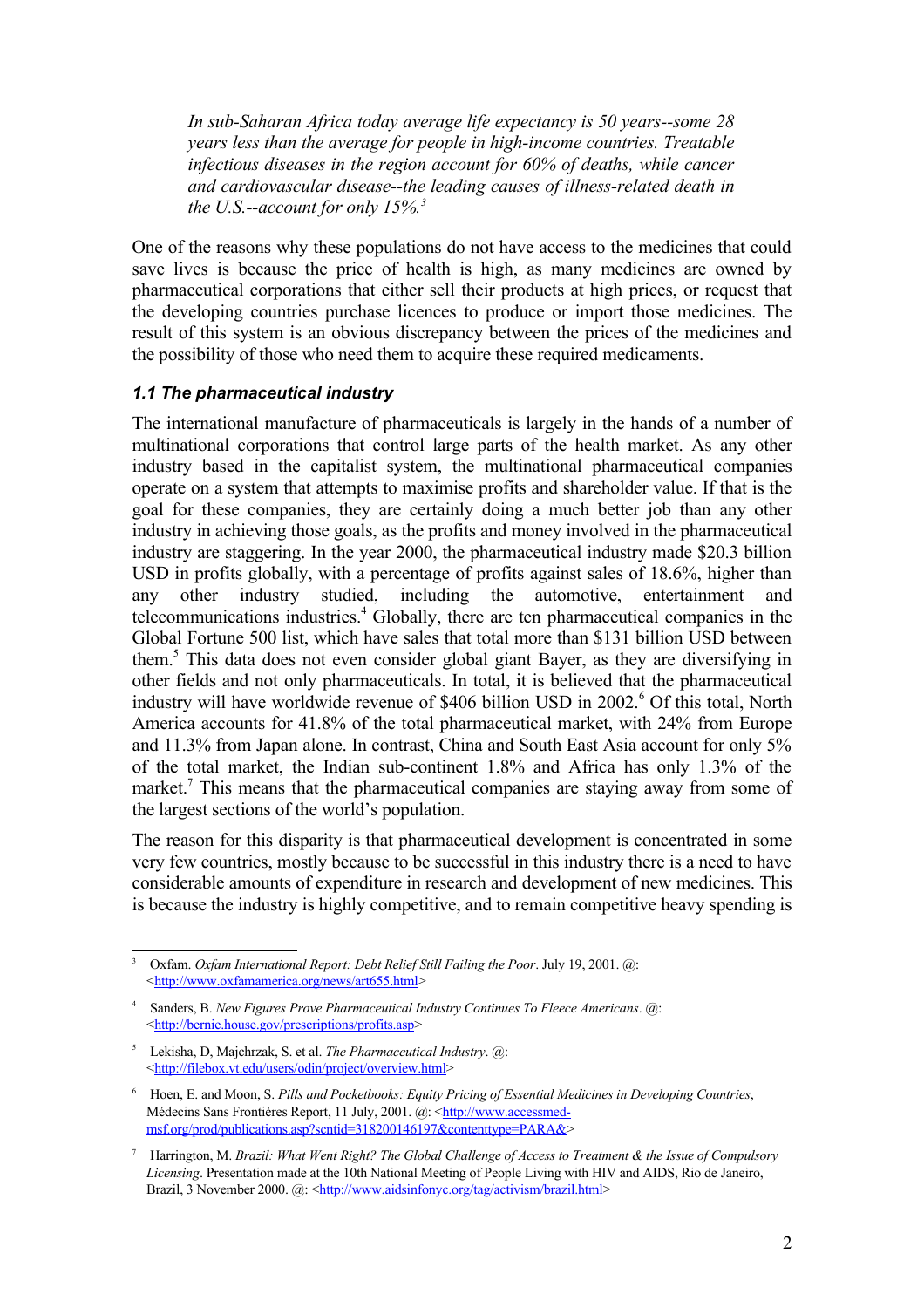required to obtain new curative chemical compounds. [8](#page-3-0) Unfortunately, only few countries in the world have the resources to invest in the required levels of research needed to compete in this market. The United Nations Industrial Development Organisation (UNIDO), commissioned a report that classifies countries according to their pharmaceutical development capacity. [9](#page-3-1) Of these, only ten countries were considered to be able to produce a sophisticated output, and provide enough research to stay ahead. It is needless to say that these countries are considered developed. In contrast, only five developing countries were found to be capable of producing pharmaceuticals through imitation and reverse engineering – these countries are Argentina, China, India, Korea and Mexico. [10](#page-3-2) Most other developing countries were able to produce limited versions or dosages of existing pharmaceuticals, but were unable to produce any innovative chemicals. Most worryingly, 59 LDCs did not have a pharmaceutical industry whatsoever.

There are also some problems about the allocation of research in countries that have the capabilities to perform them. It is evident that under the present regime, there is a danger that research and development of drugs for illnesses affecting the developing world will continue to be under-funded, and that the money will be spent in high-return lifestyle drugs that are more profitable and sold almost exclusively in the developed countries, as is the case with drugs like Viagra, Zyban, Propecia, and Xenocal – evidence by the fact that 76% of all drugs approved in the US between 1989 and 2000 do not offer significant therapeutical benefits.<sup>[11](#page-3-3)</sup> It has been pointed out that the problem with the way in which research is directed, is that it explicitly responds to profits, and not to the lack of research in that particular area. In fact:

*Lack of scientific knowledge is not the major barrier to drug development - more is known about the biology, immunology, and genetics of leishmania and trypanosomes than any other parasites. Nor does the gap lie with technology, which has greatly benefited from recent advances. Policy issues seem to be the main obstacle to the translation of this knowledge into actual benefit for patients. [12](#page-3-4)*

The concentration of profits and research spending in some few developed nations have resulted in an industry that wields considerable economic power concentrated in one the mightiest economic industries on the planet. The industry's economic power has been translated to political power, as the industry has been generous in spending in lobbying and advertising. It is believed that in the year 2000 and in the United States alone, the members of the Pharmaceutical Research and Manufacturers Association (PhRMA) – the main pharmaceutical industry group – spent a total of \$360 million US dollars in lobbying and policy advertising campaigns. The main lobbying recipients were the United States Congress and other policy-making governmental organisations.<sup>[13](#page-4-0)</sup> But perhaps more worrying is the fact that the pharmaceutical industries has established very strong links

<span id="page-3-0"></span><sup>8</sup> Cutler, D. and McClellan, M. "Is Technological Change In Medicine Worth It?" 20 *Health Affairs*, Sept/Oct 2001, p.21.

<span id="page-3-1"></span><sup>9</sup> Ballance, R. et al. *The World's Pharmaceutical Industries: An International Perspective on Innovation, Competition & Policy*, New York: UNIDO, 1992.

<span id="page-3-2"></span><sup>&</sup>lt;sup>10</sup> Brazil should probably be part of this list.

<span id="page-3-3"></span><sup>11</sup> Love, J. *Evidence regarding research and development investments in innovative and non-innovative medicines*. @: <<http://www.cptech.org/ip/health/rnd/evidenceregardingrnd.pdf>>

<span id="page-3-4"></span><sup>12</sup> Zumla, A. *Drugs for neglected diseases*, July 1, 2002. @: <[http://www.msf.org/content/page.cfm?articleid=972C0953-CD52-4CB3-886584FC51391278>](http://www.msf.org/content/page.cfm?articleid=972C0953-CD52-4CB3-886584FC51391278)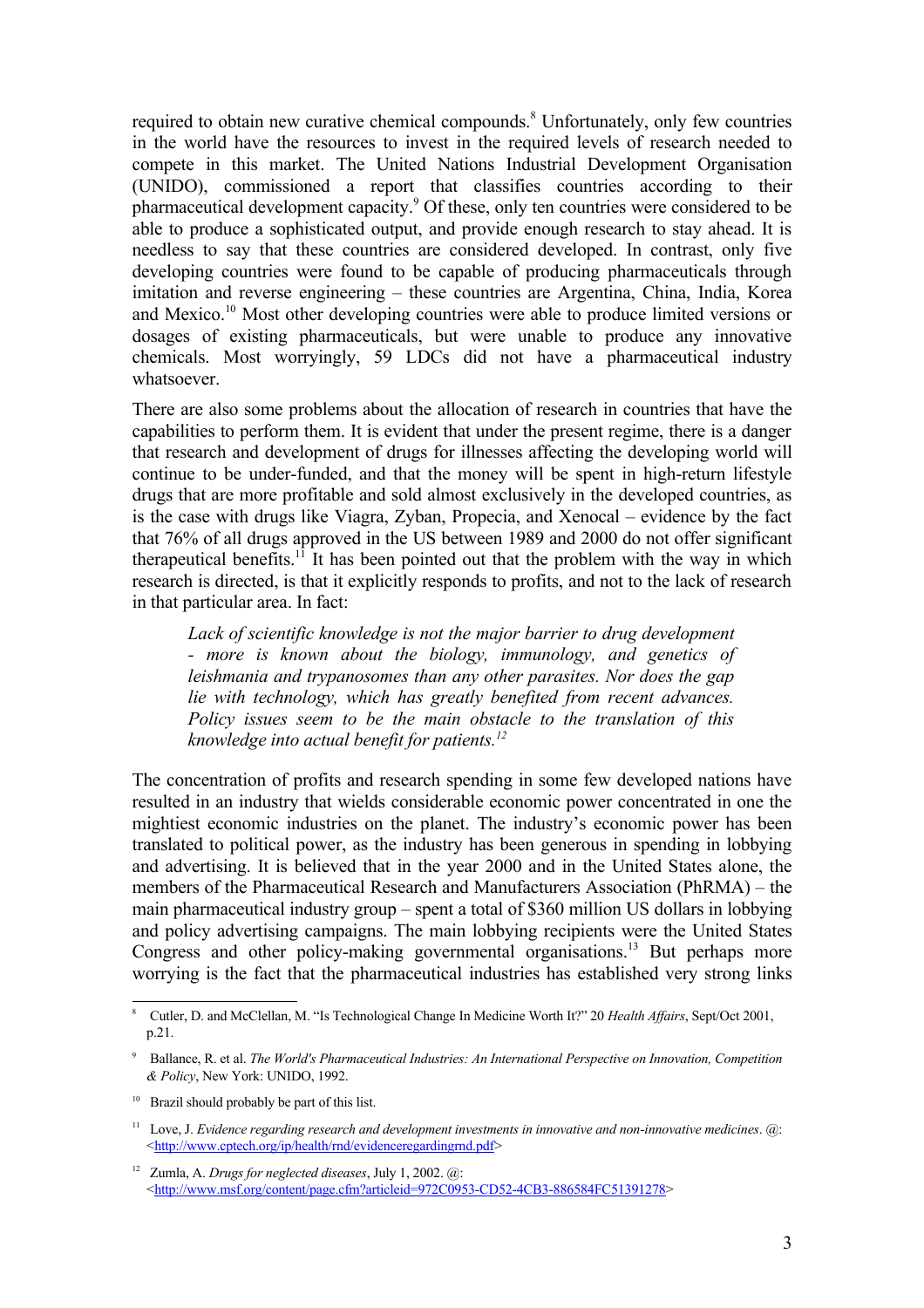with the Bush administration. Industry members donated \$6.3 million USD to the Republican Party during the last elections, with the giant drugs company Glaxo-Wellcome donating \$1.2 million USD, while drug companies contributed \$1.7 million USD to the inaugural party of the then newly elected President G. W. Bush.<sup>[14](#page-4-1)</sup> As a result of this, even the most superficial analysis of the issue of drugs and less developed countries cannot help but notice how the interests of the United States and those of the pharmaceutical companies seem indistinguishable.

#### *1.2 Pharmaceuticals and patents*

From all of the intellectual property industries of the world, the pharmaceutical industry is the one that benefits the most benefits from the existence of the patent system, as they are awarded with a limited monopoly in the products discovered during research in pharmaceuticals that allows them exclusive control of the exploitation, manufacture, and licensing of the work. One of the justifications for the existence of patents is to allow the inventor of a product to recuperate the economic investment incurred in the creation of that product, and to profit from its exclusive use. Because of this monopoly, the pharmaceutical companies can charge whatever seems fit to recover said investment. Part of the profits then goes towards future research and development of new drugs.

The reason for this particular benefit is that it is undeniable that the pharmaceutical industry is the field of innovation in which the justifications for intellectual property are more evident than in any other. Several studies have demonstrated time and time again that without patents the amount of innovations in pharmaceuticals would be greatly reduced. For example, a study of British pharmaceutical industries concluded that patents were vital for pharmaceutical industries because expenditure in research and development of new drugs would be reduced by 64% if there were no patents.<sup>[15](#page-4-2)</sup> In another classical study, Mansfield concluded that 68% of new pharmaceutical innovations between 1981 and 1983 would not have been developed without a patent system, far ahead than other industries. [16](#page-4-3)

Despite the undeniable importance of patents, the amount of money spent on research and development does not seem to match the profits earned by the pharmaceutical industry. Representatives from the industry calculate that the amount of money invested in research and development totals \$30 billion USD globally per year, being only 7.3% of the total estimated income for 2002.<sup>[17](#page-4-4)</sup> What is more, the amount of money spent on research by the private sector does not really seem that impressive when compared to the amount spent by the public sector. As an example, in 1997 the pharmaceutical companies in the United States spent a total of \$18.9 billion USD in research, while the leading public sector research institution, the National Institute of Health (NIH), spent \$12.7 billion USD on that same year.<sup>[18](#page-4-5)</sup>

<span id="page-4-0"></span><sup>13</sup> Wexler, C. *Prescription for power*. Report for the Common Cause Education Fund, 2001. @: <<http://www.commoncause.org/publications/june01/phrma/061201.pdf>>

<span id="page-4-1"></span><sup>14</sup> Straub, B. "Drug industry welcomes Bush administration", *Nando Times*, January 21, 2001. @: <<http://archive.nandotimes.com/business/story/0,1032,500302038-500483068-503321934-0,00.html>>

<span id="page-4-2"></span><sup>15</sup> Silberston, A. *The Economic Importance of Patents*, London: The Common Law Institute of Intellectual Property, 1987.

<span id="page-4-3"></span><sup>16</sup> Mansfield, E. "Patents and Innovation: An Empirical Study" 32 *Management Science,* 1986, p.175.

<span id="page-4-4"></span><sup>17</sup> PhRMA. *The value of medicines*, 2001. @: <<http://www.phrma.org/publications/publications/value2001/value2001.pdf>>

<span id="page-4-5"></span><sup>18</sup> Pfizer. *The Value & Cost of Pharmaceuticals: Questions & Answers*, 2001. @: <<http://www.pfizer.com/pfizerinc/policy/medicare-q&a.html>>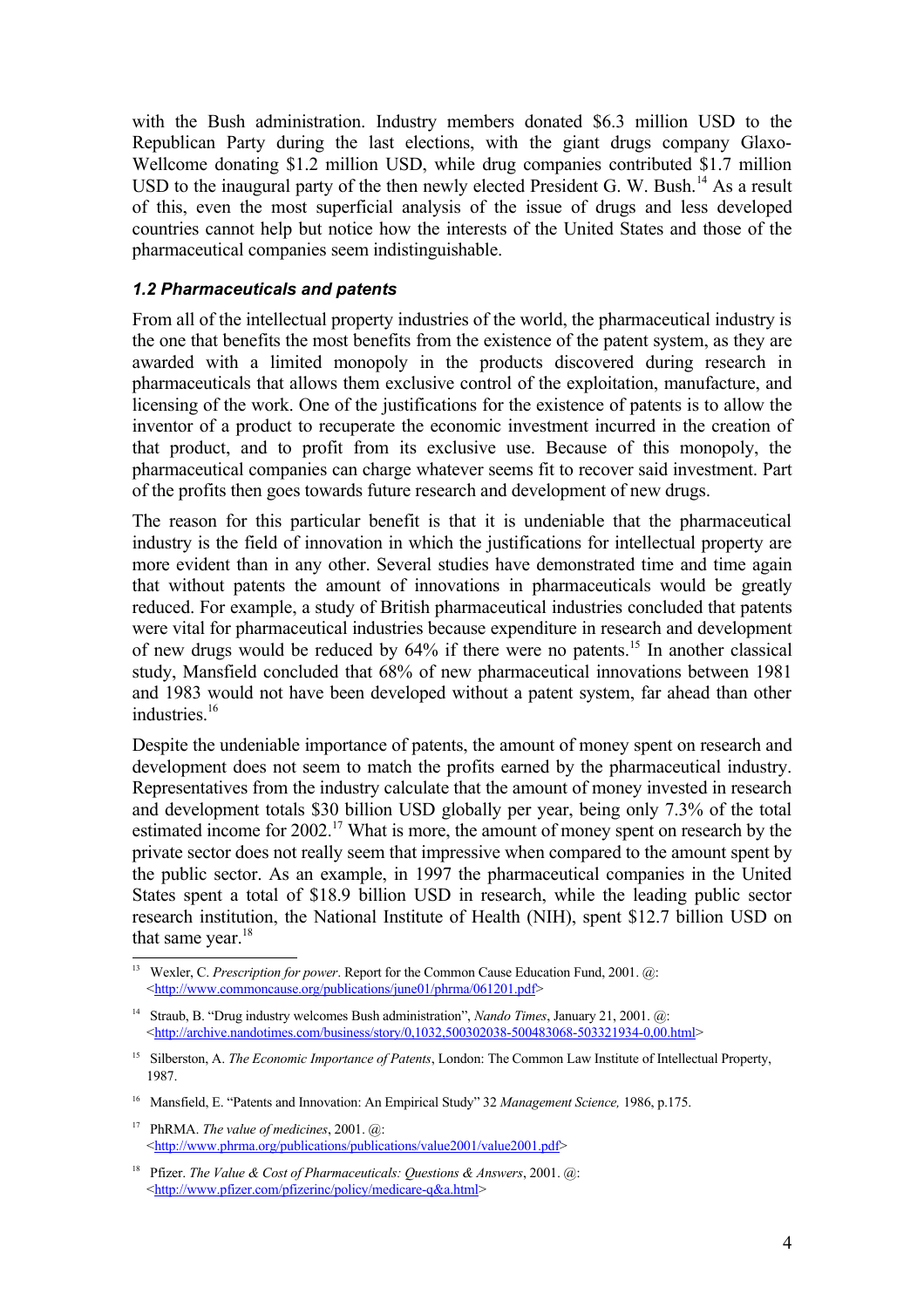Another indication of the relative under-funding in research and development by the pharmaceutical industry is that a considerable proportion of the research funding for pharmaceutical companies comes from the public sector. A study in the United States, examining drugs developed between 1991 and 1997, found 30 new drugs classified as offering significant gains in therapy. Half of these were found to have been developed with public financial involvement at some stage of their research, and of those 15 drugs, 11 were financially funded through all of the stages of research. [19](#page-5-0) Furthermore, public funding is likely to be more critical where research is in areas of less certain commercial return. As Love and Nader state, "*The federal government plays a particularly important role in the highest risk research projects, including basic research, where commercial payoffs are least certain.*" [20](#page-5-1)

Despite these figures, the pharmaceutical industry claims that the research expenses are cumulative, arguing that it takes an average of 15 years to develop new medicines. It is estimated that any new drug will have cost the pharmaceutical companies anywhere from \$10 million USD up to \$500 million USD.<sup>[21](#page-5-2)</sup> However, a study by Tufts University and sponsored by PhRMA concluded that each new drug costs an average \$802 million USD.<sup>[22](#page-5-3)</sup> This study has been seriously criticised by consumer organisations and other health concern groups.<sup>[23](#page-5-4)</sup> In particular, a study by Love and the Consumer Project on Technology (CPT) found that this figure is completely at odds with the information disclosed by pharmaceutical companies to the US tax authorities.<sup>[24](#page-5-5)</sup> Something else that appears to be at odds with the research and development figures provided by the pharmaceutical industry is the fact that very few new chemical compounds are developed each year, in contrast with the considerable amount of pharmaceutical patents awarded. This is the concept of "ever-greening" already existing chemicals. Correa comments:

*The pharmaceutical industry significantly exploits incremental innovations through the development and patenting of a large number of improvements or minor changes on existing drugs, often in order to extend the effective term of protection for the original invention ("evergreening"). [25](#page-5-6)*

Dutfield agrees with this point, and further comments that these practices establish "exclusion zones" that provide a competitive and bargaining advantage for patent owners. [26](#page-5-7) The cumulative nature of the pharmaceutical market, coupled with other

<span id="page-5-0"></span><sup>19</sup> Love, J. and Nader, R. *Federally Funded Pharmaceutical Inventions*. Testimony before the Special Committee on the Aging of the United States Senate, February 24, 1993. @: [<http://www.cptech.org/pharm/pryor.html>](http://www.cptech.org/pharm/pryor.html)

<span id="page-5-1"></span><sup>20</sup> Ibid.

<span id="page-5-2"></span><sup>21</sup> DiMasi, J. A. "Trends in Drug Development Costs, Times, Risks", *Drug Information Journal*, 29 (2), 1995, pp.375- 84.

<span id="page-5-3"></span><sup>22</sup> Tufts Center for the Study of Drug Development. *Tufts Center for the Study of Drug Development Pegs Cost of a New Prescription Medicine at \$802 Million*, November 30 2001. @: <<http://csdd.tufts.edu/NewsEvents/RecentNews.asp?newsid=6>>

<span id="page-5-4"></span><sup>&</sup>lt;sup>23</sup> For a comprehensive list of some criticisms, see:  $\frac{\text{http://rxpolicy.com/industry/802milliondollarquestion.htm>}}{\text{http://rxpolicy.com/industry/802milliondollarquestion.htm>}}$ 

<span id="page-5-5"></span><sup>&</sup>lt;sup>24</sup> Love, J. "CPTech release on Tufts study and IRS data", *Ip-health List*, November 30, 2001. @: <<http://lists.essential.org/pipermail/ip-health/2001-November/002481.html>>

<span id="page-5-6"></span><sup>25</sup> Correa, C. "Internationalization of the Patent System and New Technologies", *Conference on the International Patent System*, Geneva, Switzerland March 25 - 27, 2002. @: <<http://www.wipo.int/patent/agenda/en/meetings/2002/presentations/correa.pdf>>

<span id="page-5-7"></span><sup>26</sup> Dutfield, G*. Intellectual Property Rights and the Life Sciences Industries: A Twentieth Century History*, Aldershot: Ashgate, 2003, pp.109-110.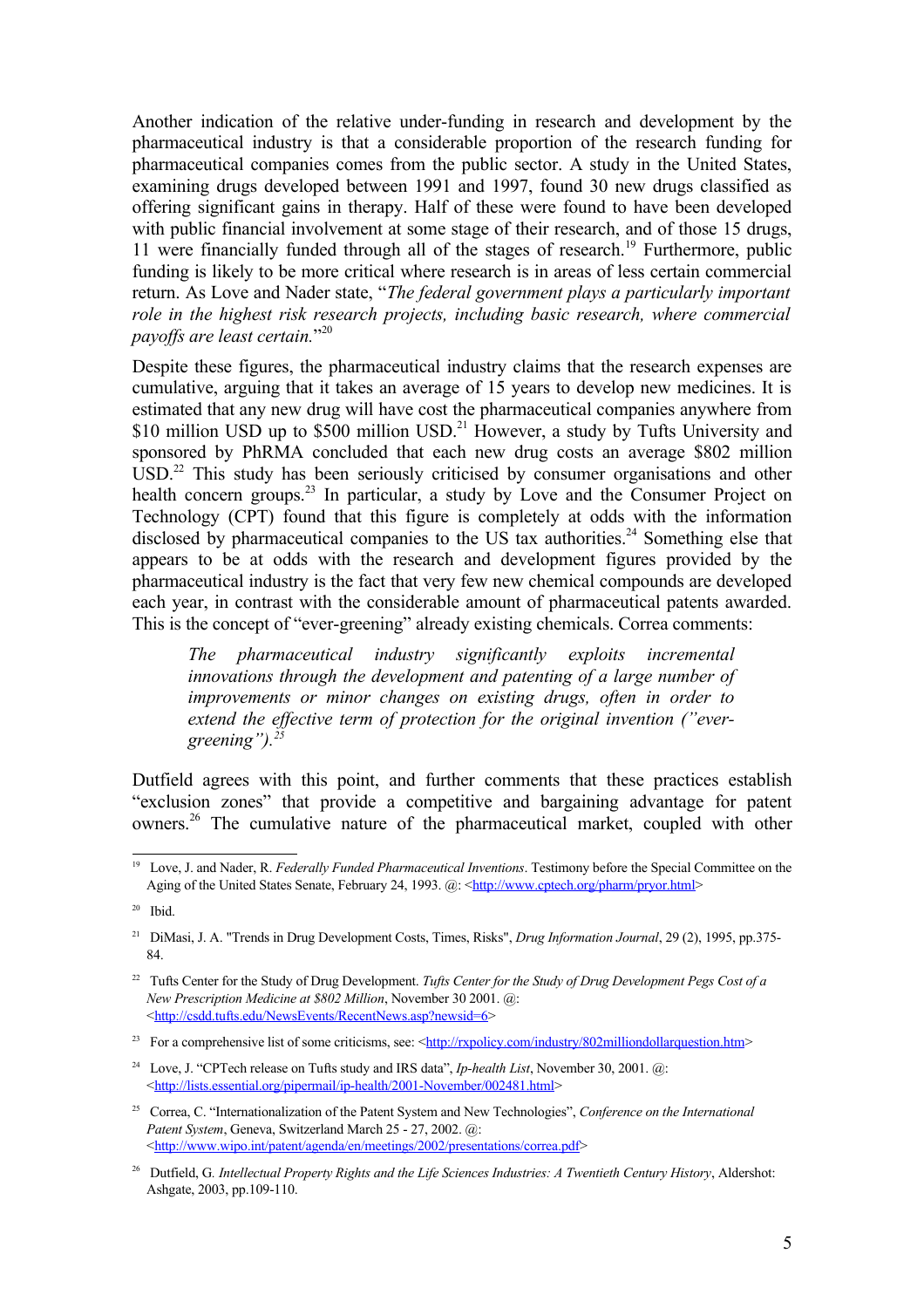restrictive competitive practices, such as the existence of drug cartels, $27$  serve to further undermine the argument that asserts the industry's pricing schemes and profits.

Another reason given by the pharmaceutical companies to support the pricing scheme is the Schumpeterian hypothesis, which roughly states that market power held by large corporations serves to stimulate innovations because the corporation is more capable of spending more on research and development. Indeed, R&D spending seems to rise more or less proportionally with a company's size after a certain level has been passed, but as Symeonidis points out, "*there seems to be little empirical support for the view that large firm size or high concentration are factors generally conducive to a higher level of innovative activity*."<sup>[28](#page-6-1)</sup> The figures presented earlier regarding the research spending by the pharmaceutical companies would seem to corroborate this observation.<sup>[29](#page-6-2)</sup>

Taking this into consideration, it is difficult to establish the reasons why the prices of pharmaceuticals remain as high as to maintain the substantial profits that have been described. Some argue that there is evidence that the pharmaceutical market is very similar to a monopolistic one because of the protection awarded by patents. Lall points out that "*the pricing policies of the large drug firms are based on purely monopolistic principles (…) rather than on the socially responsible one of lowering them after recovering research costs.*" [30](#page-6-3) The common denominator seems to be the holding of a patent. Several studies cited by Reekie and Weber demonstrate that while a company holds a patent, the prices remain considerably high, and usually do not change whatsoever during the lifetime of the right. Prices only fall once the product is no longer under patent protection and can be manufactured by anybody else.<sup>[31](#page-6-4)</sup> This is the reason why the production of generic medicines – medicines that are not protected by patents – is a much more competitive and cheaper market. Grabowski points out that:

*…the development costs of generic compounds are relatively modest. In the United States, and most other countries, generic compounds must only show that they are bio-equivalent to the pioneering brand to receive market registration. This process only takes a few years and costs one to two million dollars. [32](#page-6-5)*

If generic medicines are cheaper to produce and result in a more competitive market, one should expect to see more generic production of pharmaceuticals after patents have expired. Unfortunately, this does not appear to be the case, as it would appear that generics are treated in many markets as separate products that require bureaucratic approval, making their implementation in a market much more difficult.<sup>[33](#page-6-6)</sup> Others claim

<span id="page-6-0"></span><sup>27</sup> Ibid.

<span id="page-6-1"></span><sup>28</sup> Symeonidis, G. *Innovation firm size and market structure: Schumpeterian hypotheses and some new themes*. OECD Economics Department Working Paper No. 161, 1996. @: <[http://www.olis.oecd.org/olis/1996doc.nsf/LinkTo/OCDE-GD\(96\)58>](http://www.olis.oecd.org/olis/1996doc.nsf/LinkTo/OCDE-GD(96)58)

<span id="page-6-2"></span><sup>&</sup>lt;sup>29</sup> For a comprehensive study of the pharmaceutical industry in the United States, see: Public Citizen's Congress Watch. *America's other Drug Problem: A briefing Book on the Rx Drug Debate*, Washington DC: Public Citizen's Publication Office, 2002.

<span id="page-6-3"></span><sup>30</sup> Lall, S. As cited by Reekie, W. D. and Weber, M. H. *Profits, Politics and Drugs*, London: MacMillan Press, 1979, p.94.

<span id="page-6-4"></span><sup>&</sup>lt;sup>31</sup> Reekie, and Weber, op cit; p.94-101.

<span id="page-6-5"></span><sup>32</sup> Grabowski, H. "Patents, Innovation and Access to New Pharmaceuticals", *Journal of International Economic Law,* Vol.5, Issue 4, 2002, pp.849-860.

<span id="page-6-6"></span><sup>33</sup> For more on this, see: Griliches, Z. and Cockburn, I. "Generics and New Goods in Pharmaceutical Price Indexes", *American Economic Review*, Vol.84, Issue 5, 1994, pp.1213-1232.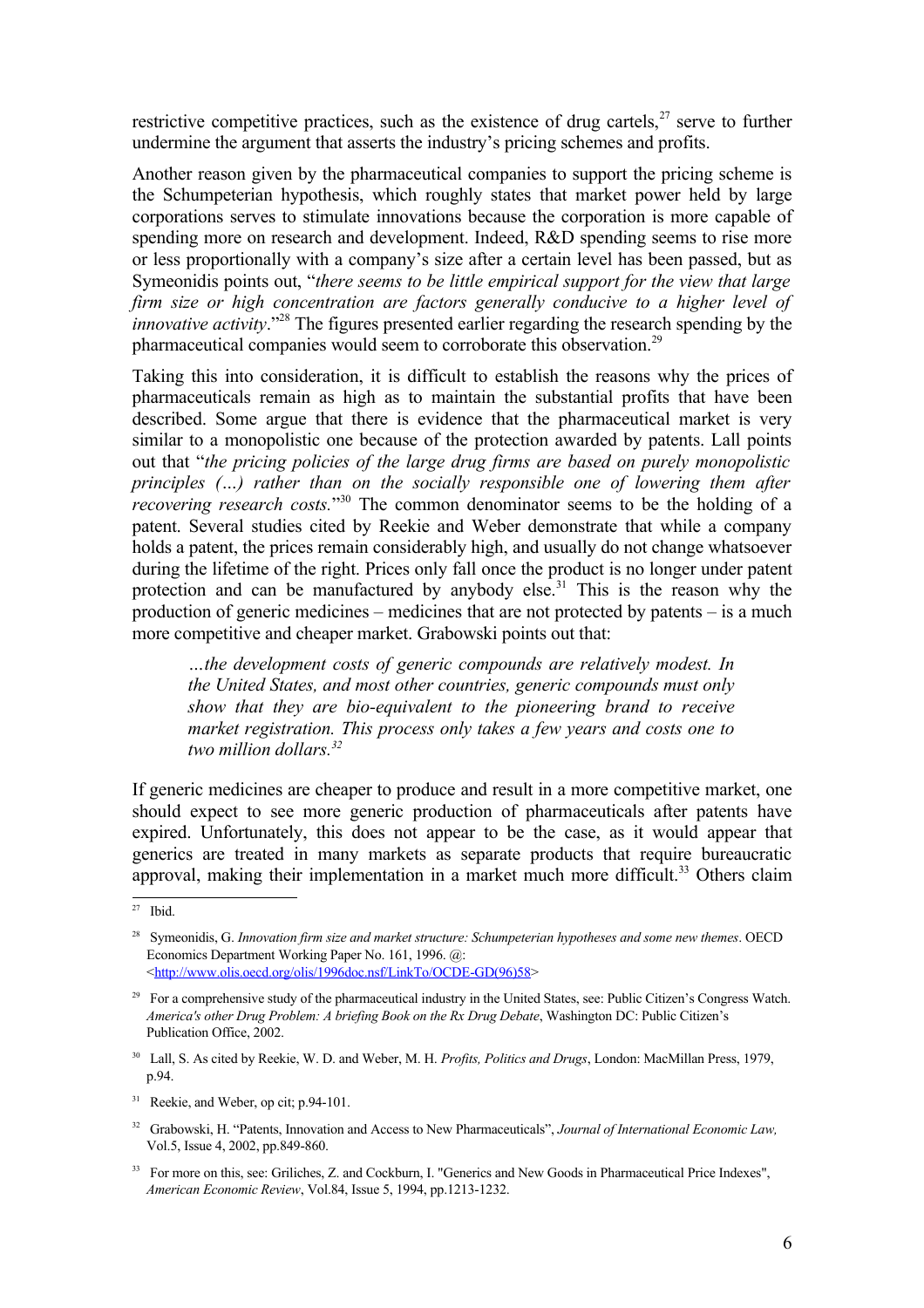that pharmaceutical companies dedicated to the production of generic drugs are often in direct competition with the innovation companies, and therefore making the generic market a much less profitable one because the proprietary industry has an advantage by their reliance in patented materials. [34](#page-7-0) This indicates that patenting of medicines will continue because it is the most profitable development method.

#### 1.2 Pricing out of reach

The existing proprietary system of pharmaceutical development based on patents has the end result of the existence of a market ruled by profits, with the price of even life-saving drugs determined by market forces. This has serious effects in the developing world. This situation means that drug prices remain too high for the most impoverished nations of the world. All around the developing world the evidence of the problem of drug pricing is evident. A report by Oxfam offers this example:

*Two million children die every year from pneumonia, almost all of them in developing countries. US-based Pfizer's best-selling antibiotic, azithromycin (Zithromax), is particularly good for treating child pneumonia. It is under patent in Kenya, where it costs as much as in Norway. But Kenya only spends US\$17 per head every year on healthcare, while Norway spends US\$2300. [35](#page-7-1)*

Drugs that are basic for the health in the developing world are at the moment unattainable. A study sponsored by the charity *Médecins Sans Frontières* (MSF) has found that several drugs required to treat common illnesses in the poorer countries are priced out of reach of the developing world. An example offered states that:

*A recent study of bacterial meningitis caused by Streptococcus pneumoniae in children aged 2 months to 3 years demonstrated that use of ceftriaxone sodium could reduce mortality from 66% to 32% compared with treatment with chloramphenicol in oily suspension. Both antibiotics have a sustained action and require very simple protocols (daily intramuscular injection for a short time) and therefore are equally easy to use in adverse conditions. However, ceftriaxone treatment is 10 times more expensive than chloramphenicol. [36](#page-7-2)*

This is important because acute respiratory infections kill almost 4 million people per year in the developing world, and as it has shown, ceftriaxone sodium is too expensive. The same situation can be found with diarrhoeal diseases, which kill 2.5 million people per year. A bacterial disease that has led to several outbreaks in developing countries is *shigella dyseneriae*, which has a mortality rate of 15% if left untreated. The strain of bacteria responsible has developed resistance to most antibiotics. The only ones that remain effective are fluoroquinolones such as ciprofloaxin and niprofloaxin, but these cost \$25 USD per dosage, instead of the \$2 USD for other regular antibiotics.<sup>[37](#page-7-3)</sup>

<span id="page-7-0"></span><sup>34</sup> US Congressional Budget Office. *How Increased Competition from Generic Drugs Has Affected Prices and Returns in the Pharmaceutical Industry*, Washington DC: U.S. Government Printing Office, 1998.

<span id="page-7-1"></span><sup>&</sup>lt;sup>35</sup> Oxfam. Priced out of Reach: How WTO patent policies will reduce access to medicines in the developing world. @: <[http://www.oxfam.org.uk/policy/papers/priced/priced.html>](http://www.oxfam.org.uk/policy/papers/priced/priced.html)

<span id="page-7-2"></span><sup>&</sup>lt;sup>36</sup> Chirac, P; Pécoul, B. et al. "Access to essential medicines in poor countries: a lost battle?" *JAMA*, Vol.281, No. 4, 1999, p.362.

<span id="page-7-3"></span><sup>37</sup> Ibid; p.363.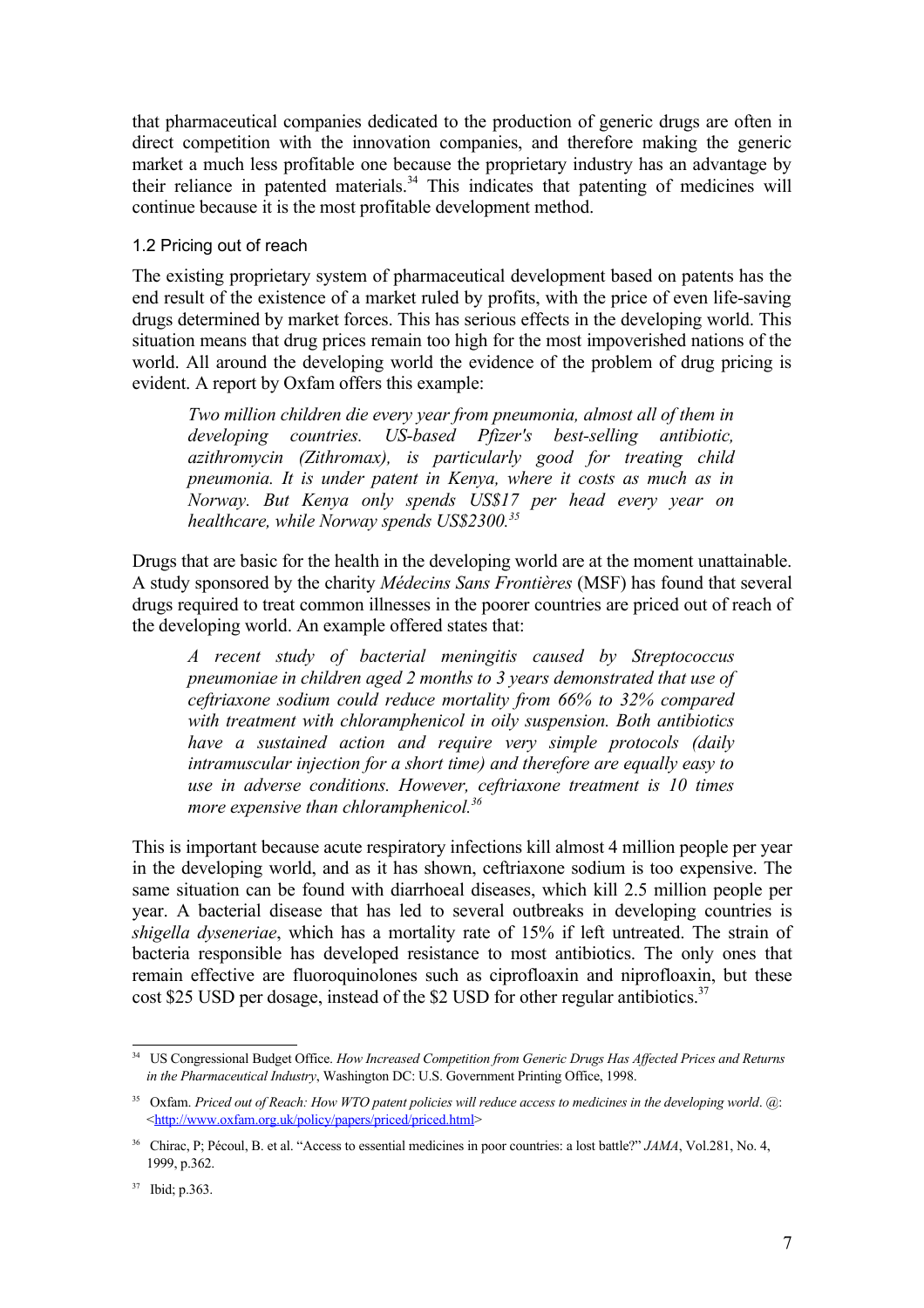There also appears to be a severe drug pricing discrepancy between developed and developing countries. For example, Balasubramaniam points out that retail prices are often considerably higher in developing countries than in developed ones, with some countries experiencing prices that are four times higher than the recommended manufacturer price.<sup>[38](#page-8-0)</sup> The reason for this seems to be an attempt by the pharmaceutical industry to maximise profits in economies that do not purchase their products in the same volume than developed nations. A spokesman of the British pharmaceutical industry expressed this by saying that *"…the reason multinational companies try to grab back as much profit as possible out of the less developed countries is frankly because they are suspicious of the future stability of their operations there.*" [39](#page-8-1)

The most worrying case of pricing medicines beyond reach, and perhaps the most publicised in the last years, is the case of the Acquired Immunodeficiency Syndrome (AIDS), caused by the Human Immunodeficiency Virus (HIV). By December 2001, an estimated 40 million people around the world carried HIV or have developed AIDS; 95% of those are in developing countries, and 30 million have died from the disease. Of those totals, 28.1 million people had been infected in Sub-Saharan Africa alone, with an estimate of 3.4 million added each year.<sup>[40](#page-8-2)</sup> According to a joint study published by the WHO, UNICEF, UNAIDs and MSF, the high cost of HIV drugs is prohibitive for most of the countries in the developing world. The study has identified several reasons for the high cost of these medicines. According to the study, these are:

- *— Patents*
- *— Limited volume*
- *— Limited price competition*
- *— High import duties, tariffs, and local taxes*
- *— High mark-ups for wholesaling, distribution, and dispensing*

*— Individual country pricing strategies—for example, price fixing by the government, policies of price freedom for new products or even agreements with industry on profit control. [41](#page-8-3)*

According to the study, the price of a full treatment per person per year can range from \$10,000 to \$15,000 USD with medicines purchased in the developed world, depending on what type of treatment is taken. $42$  This is certainly beyond the budget of the countries that have been affected the most by the epidemic. The average per capita annual income for Africa is only \$510 USD, and in some affected countries like Burkina Faso, Mali, Nigeria and Madagascar, more than 65% of the population lives with less than \$1 USD a day.<sup>[43](#page-8-5)</sup> Another report by the *Washington Post* calculates that, at current market drug prices, the cost of treating the entire population living with HIV/AIDS in Zimbabwe – one of the

<span id="page-8-0"></span><sup>38</sup> Balasubramaniam, K "Access to Medicines: Patents, Prices and Public Policy – Consumer Perspectives", *Global Intellectual Property Rights*, Drahos and Mayne, op cit, pp.90-107.

<span id="page-8-1"></span><sup>39</sup> Teeling-Smith, G. As cited by Melrose, D. *Bitter Pills: Medicines and the Third World Poor*, Oxford: Oxfam Print Unit, 1982, p.27.

<span id="page-8-2"></span><sup>&</sup>lt;sup>40</sup> More information and statistics on the epidemic can be found at the United Nations Programme on HIV/AIDS (UNAIDS) website at: <[http://www.unaids.org/epidemic\\_update/report\\_dec01/](http://www.unaids.org/epidemic_update/report_dec01/)>

<span id="page-8-3"></span><sup>41</sup> UNICEF. *Sources and prices of selected drugs and diagnostics for people living with HIV/AIDS*. UNICEF, UNAIDS Secretariat, WHO and MSF Project, May 2002, p.1.

<span id="page-8-4"></span><sup>42</sup> Chirac; Pécoul, Op cit.

<span id="page-8-5"></span><sup>43</sup> UNDP. *Population below income poverty line, 1983-99*, 2001.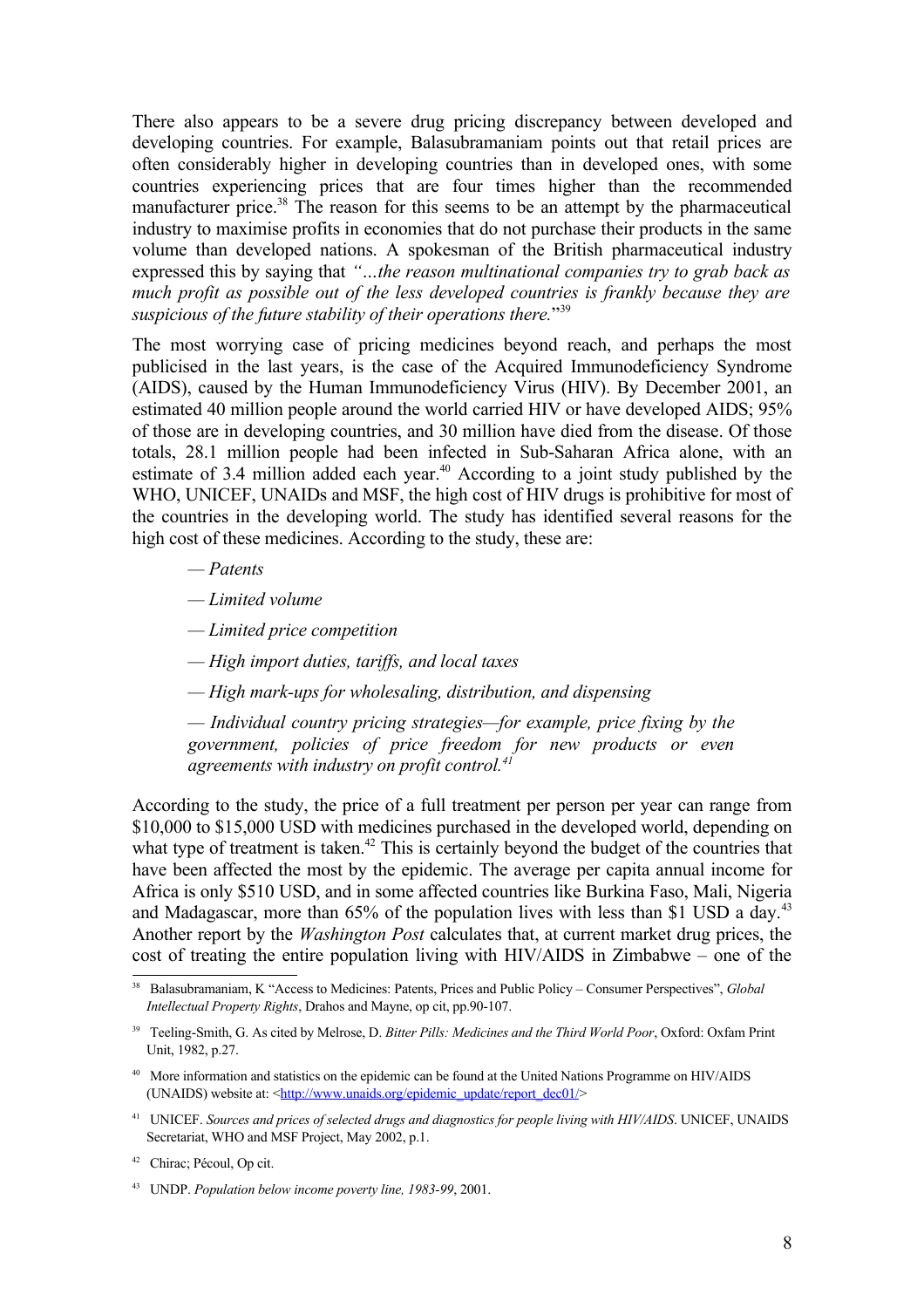most affected countries – would be \$18 billion USD, 265% of the Gross National Product (GNP) for that country. In contrast, the cost of treating all of the people infected in Switzerland is only \$144 million USD, as the infected population is only 12,000 people, representing only 0.06% of the country's GNP.<sup>[44](#page-9-0)</sup>

Geographical variations in prices of the same drug are also interesting to compare. GlaxoSmithKline's Retrovir costs £125 British Pounds (GBP) in the UK, but the same drug costs as little as £54 GBP if imported from other European countries. Another example is that "*in Brazil, the drug Fluconazole is available for US\$1, whereas in South Africa it costs US\$20. A 1998 study by the Consumer Project on Technology found prices for GlaxoSmithKline's version of Amoxil was \$8 in Pakistan, but was \$36 in Malaysia.*" [45](#page-9-1)

Another problem faced by the developing countries is that some drugs developed for combating tropical diseases are not being produced any more because they are no longer profitable. Some of these drugs were developed decades ago and are no longer subject to patents; however, they are not in use in the developed countries where those diseases are rare.<sup>[46](#page-9-2)</sup> The problem is made more acute not only by the pricing scheme and lack of availability, but by the marked lack of research and development of drugs for diseases that affect the developing world. For example, a report in 1996 by the World Health Organization (WHO) says that "*of the \$56 billion spent on health-related research and development worldwide, only 0.2 percent is spent on pneumonia, diarrhoeal diseases and tuberculosis - which together represent 18 percent of the global disease burden*." [47](#page-9-3)

Even countries with adequate levels of development can be hit suddenly when there is a disadvantageous economic shift. This is illustrated by the recent economic crisis in Argentina, which has been suffering one of the worse recessions in its history, with runaway inflation and a disastrous devaluation of the national currency. One of the many problems that have arisen for the Argentinean society is that suddenly people cannot afford medicines. This is illustrated by the fact that since the start of the crisis no insulin was available anywhere in the country, as the pharmacies, the government, and distributors could not afford to import it from abroad. The problem is that diabetics usually buy insulin supplies for about 120 days, but because of the devaluation, pharmacies are not accepting pre-orders, or giving credit. Any person who is ill has to be able to pay \$150 USD upfront, as the chemists are not accepting the national currency. This has reached such alarming stages that the Argentinean government had to declare a state of emergency and ask for insulin donations from abroad. The crisis is deepened by the fact that a total of 30% of the pharmacies in Argentina have had to close down. Hospitals are even finding it difficult to obtain even the most basic supplies, such as antibiotics, vaccines, gauze and needles. [48](#page-9-4)

#### **2. Escaping the ownership stranglehold**

Seeing how medicine prices affect health statistics, it should come as no surprise that many developing countries have been trying to get around the status quo and challenging

<span id="page-9-0"></span><sup>44</sup> Hirshcel, B. "The cost gap of fighting AIDS", *The Washington Post Online*, 2000. @: <[http://www.washingtonpost.com/ac2/wp-dyn?pagename=article&node=&contentId=A58513-](http://www.washingtonpost.com/ac2/wp-dyn?pagename=article&node=&contentId=A58513-2000Dec28¬Found=true) [2000Dec28&notFound=true](http://www.washingtonpost.com/ac2/wp-dyn?pagename=article&node=&contentId=A58513-2000Dec28¬Found=true)>

<span id="page-9-1"></span><sup>45</sup> AVERT. *HIV and AIDS drugs in Africa*, 2001. @: [<http://www.avert.org/aidsdrugsafrica.htm](http://www.avert.org/aidsdrugsafrica.htm)>

<span id="page-9-2"></span><sup>46</sup> Chirac; Pécoul, et al. Op cit.

<span id="page-9-3"></span><sup>47</sup> Deraj, R. "India caught in patent trap", *Asia Times Online*, October 25, 2001. @: <[http://www.atimes.com/ind](http://www.atimes.com/ind-pak/CJ25Df01.html)[pak/CJ25Df01.html](http://www.atimes.com/ind-pak/CJ25Df01.html)>

<span id="page-9-4"></span><sup>48</sup> Cañas, M. "Argentina se queda sin suministros médicos", *Boletín Fármacos*, Volumen 5, número 1, enero 2002. @: <<http://www.boletinfarmacos.org/012002/noticias.htm>>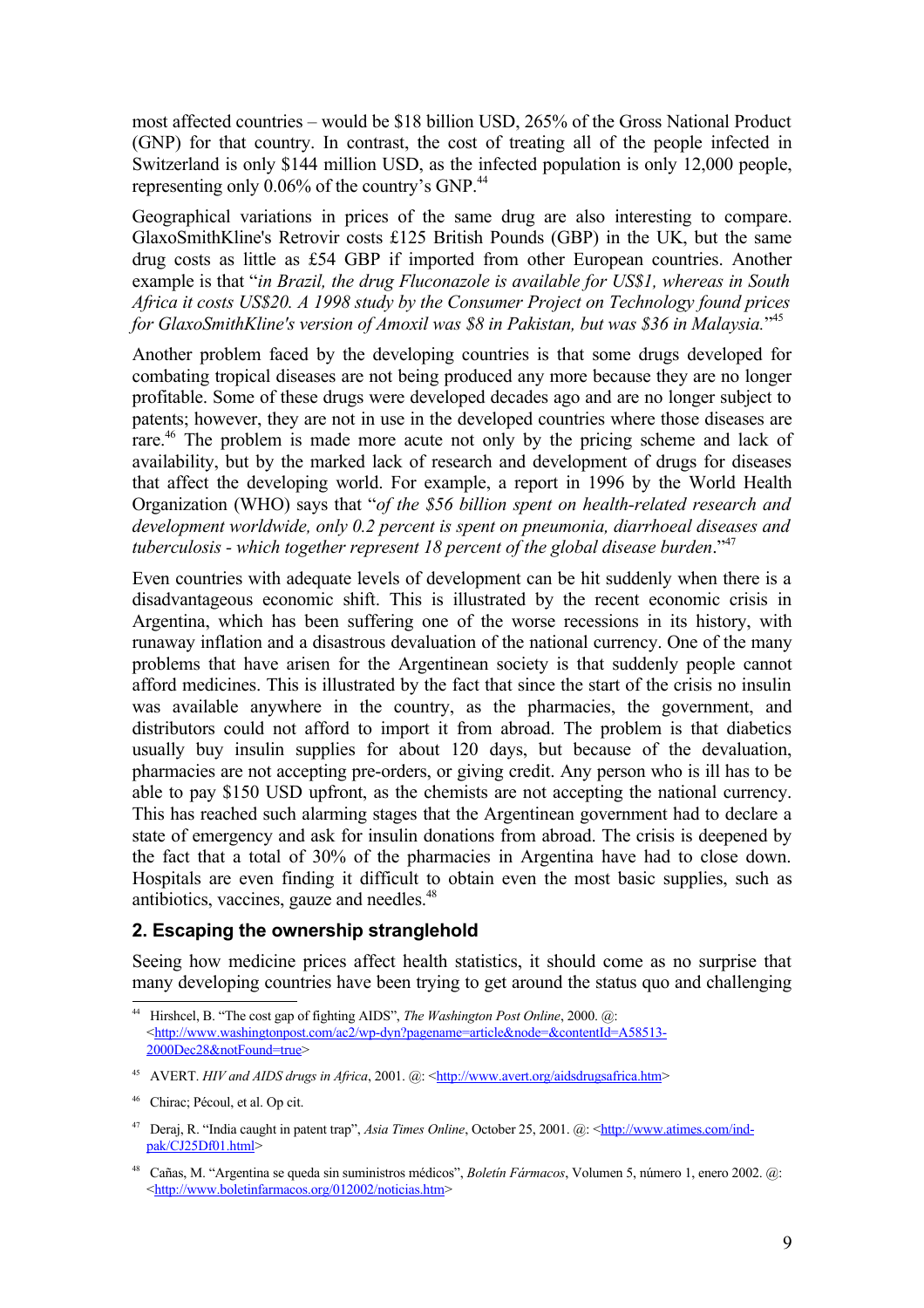the international patent stranglehold in different ways, particularly by attempting to generate their own national pharmaceutical industries. Needless to say, the countries that have managed to achieve this are generally large developing countries, or countries with somewhat sophisticated R&D capabilities that enable them to imitate chemicals created in industrialised nations. The efforts of three developing countries to generate local pharmaceutical capabilities will be analysed next.

#### *2.1. Costa Rica*

Costa Rica is one of the first developing countries to adopt a social health policy, which included a program to provide affordable medicines to the poorest sectors of this Central American country. As a matter of fact, the country has been put forward as an example for a workable drugs policy that can have positive effects on health. As stated by Chetley: "*Can the products of the pharmaceutical industry help to improve health? Some of them can, as Costa Rica has shown through the judicious use of vaccines and a handful of other carefully selected medicines*." [49](#page-10-0)

It was back in 1941 that the Costa Rican Congress approved legislation to create the *Caja Costarricense del Seguro Social* (CCSS), an autonomous government institution dedicated to manage the public healthcare system in Costa Rica. One of the first actions of the health system was to establish a public pharmacy in one of the main hospitals where patients would be able to obtain cheap medicines provided by the State.<sup>[50](#page-10-1)</sup> The system of providing cheap or sponsored medicines continues to this day throughout the country, with several basic types of preventive medicine being awarded for free.<sup>[51](#page-10-2)</sup>

Costa Rica has managed to ensure that the larger areas of the population have access to required medicines by following a double strategy. The first aspect of this strategy is to provide access to generic drugs either produced in the country or imported. These generic drugs are cheaper as they are produced without ties to patent licensing, which, as discussed, have the usual effect of making drugs more expensive. The second aspect is the importation of patented medications, but selling them at cheaper prices by providing a State funded subvention. [52](#page-10-3)

Access to generic drugs was not a problem with the existing patent legislations of the country, as it was deemed that there was an overriding necessity to provide access to basic medicaments to even the poorest sectors of the country. In particular, the patent legislation allows for two legal mechanisms that permit the State to use generic medication. One is by granting compulsory licensing (*licencia obligatoria*), which will take place when the patent owner has not made use of or licensed his invention. Any individual or company can then request that the State recognises a compulsory patent if it fulfils certain procedural requirements.<sup>[53](#page-10-4)</sup> There is also an option for granting patents for public use, which means that the government can grant, by executive decree, a public licence for the exploitation of a patent by the State or any other parties specifically named in cases of public interest, emergency or national security. This would certainly include

<span id="page-10-0"></span><sup>49</sup> Chetley, Op cit.

<span id="page-10-1"></span><sup>50</sup> Miranda, G. *La Transición de la Nutrición y la Salud de Costa Rica Democrática*, Boston: International Foundation for Developing Countries (INFDC), 1996.

<span id="page-10-2"></span><sup>&</sup>lt;sup>51</sup> Miranda, Op cit.

<span id="page-10-3"></span><sup>52</sup> United Nations Commission on Sustainable Development. *Aspectos sociales del desarrollo sostenible en Costa Rica.* April 1997. @: <[http://www.un.org/esa/agenda21/natlinfo/countr/costaric/social.htm#health>](http://www.un.org/esa/agenda21/natlinfo/countr/costaric/social.htm#health)

<span id="page-10-4"></span><sup>53</sup> *Ley No. 6867 de Patentes de invención, dibujos y modelos industriales y modelos de utilidad*. Costa Rica, Art. 18.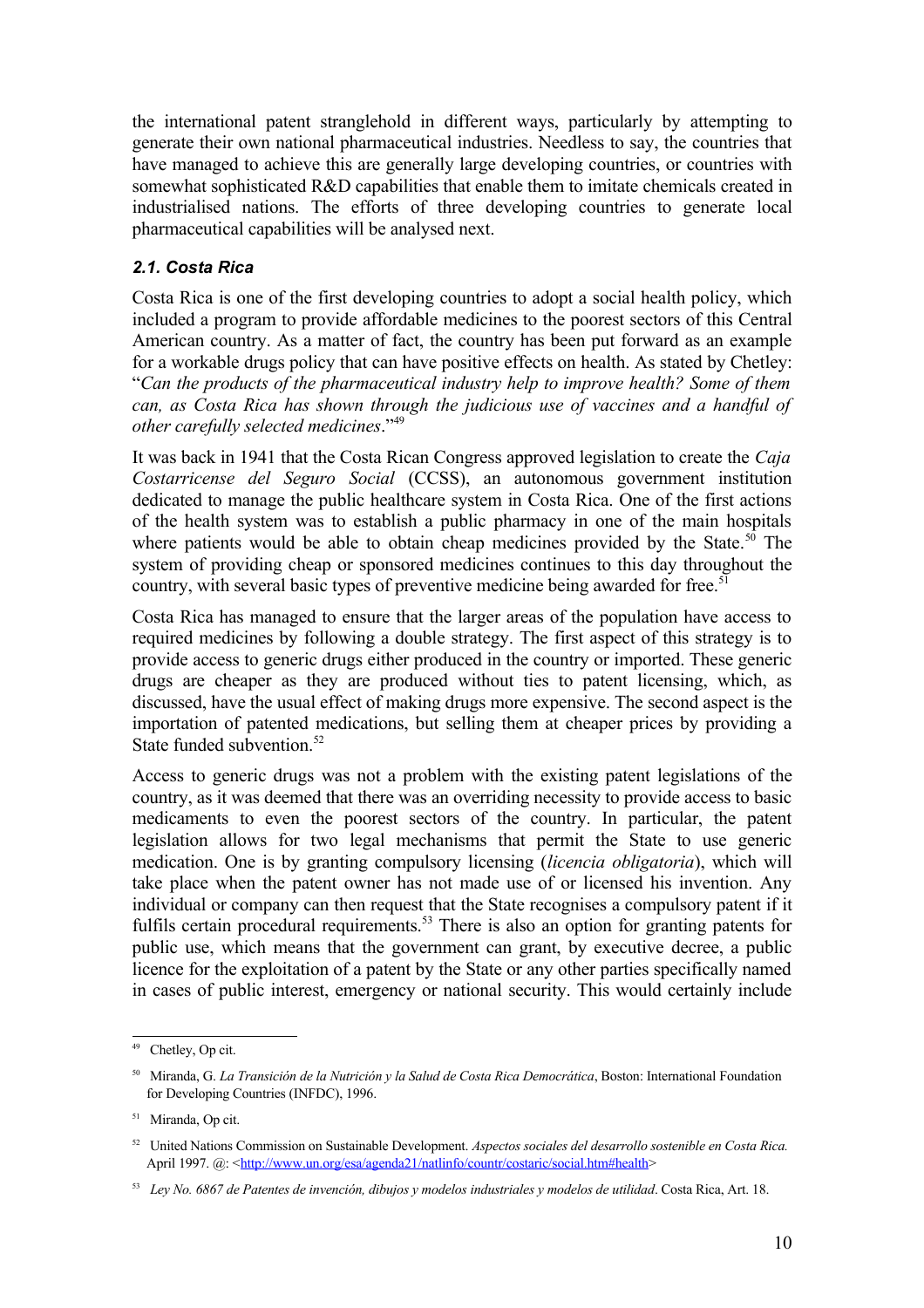the patenting of medicines in case of public need. However, the State will grant compensation to the patent owner in case it decides to follow this procedure. [54](#page-11-0)

The existing regime has had a tremendous impact in the capabilities of the Costa Rican social health service to provide low sot medicines to the population. It is calculated that by 2002, the CCSS spent \$67 million USD in medicines from approximately 100 suppliers, and this figure makes up 80% of the entire Costa Rican pharmaceutical market.<sup>[55](#page-11-1)</sup> It is calculated that this expenditure is particularly strong in generic drugs. The CCSS spends 33% of its budget to purchase medicines in patented or branded pharmaceuticals, while the remaining 67% goes to purchase generic medicines from generic suppliers. [56](#page-11-2) The Costa Rican generic industry has been growing considerably, enhancing their imitation capabilities thanks to the acquiring power of the social health service. Of the four largest suppliers to the CCSS, three are the national generic companies Stein, Gutis and Raven, which provide 28.44% of the medicines purchased by the health service. [57](#page-11-3) In total, the CCSS provides a total of 45 million doses of medicines per year. [58](#page-11-4)

The importance of generic drugs for the Costa Rican health service cannot be denied. For example, the price of the patented version of paclitaxel, a chemical used in the treatment of AIDS is \$160 USD per unit, while its generic equivalent costs \$25 USD, which has allowed decreasing the annual cost per person from \$6,800 USD to \$1,300 USD.<sup>[59](#page-11-5)</sup>

The mentioned provisions have made a remarkable difference in public health figures in Costa Rica. In 1940 the child mortality rate in the country was 123 per thousand births. In 1950, just nine years after the implementation of a social health system, this figure had come down to 90/1000. The figures continued to decrease steadily, until in 1970 the figure was 61/1000, and in 1980 it had decreased to levels comparable to those of developed countries at 19/1000.<sup>[60](#page-11-6)</sup> Infant mortality under five in 2001 was 9/1000. Similar success can be seen in the life expectancy figures. In 1940, the life expectancy in the country was of 46.9 years. In 1950 the figure rose to 55.6 years, in 1970 it was 65.4, and in 2003 it is 77.9 years.<sup>[61](#page-11-7)</sup>

It is difficult to measure the extent to which these figures can be attributed directly to the Costa Rican medicine policies, but there can be no doubt that wide access to some vital medicines – in particular antibiotics and vaccines – has played an important part in achieving these impressive advances in public health statistics. Nevertheless, it is important to point out that the Costa Rican improvement in these basic health figures is far better than the increases in the same data experienced on average around the developing world. In 1970, the average child mortality rate in the less developed countries was of 109/1000, and in 1999 it had been reduced to 59/1000. Life expectancy was 55 years in average, and in 1999 it had risen to 64 years.<sup>[62](#page-12-0)</sup>

<span id="page-11-0"></span><sup>54</sup> *Ley No. 6867*, Art. 20

<span id="page-11-1"></span><sup>55</sup> Avalós, A. "Guerra por calidad de medicinas genéricas", *La Nación*, November 11, 2002.

<span id="page-11-2"></span><sup>56</sup> "Oposición médica defiende genéricos", *El Nuevo Día* (Puerto Rico), February 11, 2004.

<span id="page-11-3"></span><sup>57</sup> Bermúdez Mora, K. "Medicamentos: Jaqueca del Cafta", El Financiero, May 2, 2004.

<span id="page-11-4"></span><sup>58</sup> Avalós, A. "País defiende acceso a medicinas genéricas", *La Nación*, October 10, 2003.

<span id="page-11-5"></span><sup>59</sup> "Oposición médica defiende genéricos", op cit.

<span id="page-11-6"></span><sup>60</sup> Ministerio de la Presidencia de Costa Rica. *Indicators and democratic governance: Measuring Sustainable Human Development in Costa Rica*, 1998. @: <<http://www.estadonacion.or.cr/nacion2/indi-t2.htm>>

<span id="page-11-7"></span><sup>61</sup> Ibid.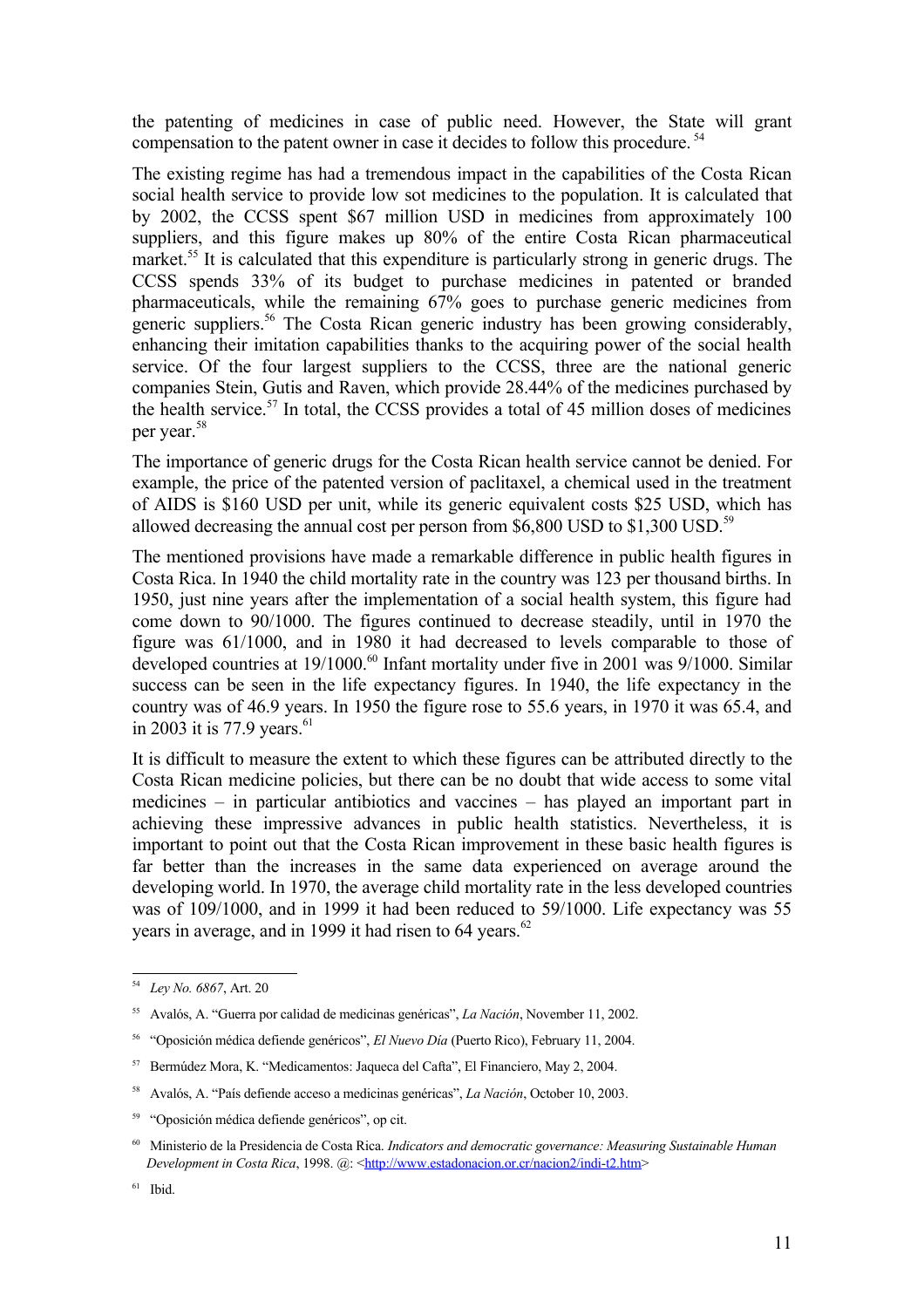#### *2.2 India*

The case of India is very interesting for two reasons; India is one of the most populous countries in the world, and large sectors of its population live under exceptionally poor conditions. For the year 2003, India was ranked  $127<sup>th</sup>$  in the Human Development Index, an appalling showing for a country with such high potential development.<sup>[63](#page-12-1)</sup> Nevertheless, India has experienced some improvement in some basic statistics. For example, in 1973 more than half of the Indian population lived below the poverty line, which amounted to 54.9% of the total population. In 1999 the same figure had been reduced to 26.1%, a considerable improvement. [64](#page-12-2)

Before 1970, the state of the drug policy in India mirrored that of most of the developing world, with considerable reliance on the importation of medicines from developed countries. In fact, India produced locally only 25% of the total medicines consumed in the country. [65](#page-12-3) It was in that year that India passed a new Patents Act. It has been argued that this Act has:

*…greatly weakened intellectual property protection in India, particularly for pharmaceutical innovations. Pharmaceutical product innovations, as well as those for food and agrochemicals, became unpatentable, allowing innovations patented elsewhere to be freely copied and marketed in India. The statutory term was shortened to 5 to 7 years on pharmaceutical process patents and automatic licensing was put in place. [66](#page-12-4)*

This legislation, disallowing the existence of product patents, had two different effects on the Indian pharmaceutical market. Firstly, local generic production of pharmaceuticals increased considerably; and secondly, foreign pharmaceutical companies decreased the amount of patents they had as they deemed that it was not worthwhile to manufacture under the existing legal conditions in the country. By 1991, Indian companies produced 70% of the drugs available in the national market. [67](#page-12-5) The drug policy in India also emphasised some price control policies, with at least 74 different medicines protected by government pricing restrictions. The justification for this policy is to ensure wider access to and availability of essential drugs within the country.<sup>[68](#page-12-6)</sup>

These policies so far have been very successful in keeping prices down when compared to other countries. For example, the antacid drug ranitinide can be found in the West as the patented drug Zantac, but in India it is produced generically. The drug is 26 times more expensive in the UK than in India, and 56 times more expensive in the United States. The antibiotic ciprofloxacin is also produced generically in India, and it is up to 15 times cheaper than in the UK and the United States. [69](#page-12-7) Another important achievement of the

- <span id="page-12-6"></span>68 Ibid.
- <span id="page-12-7"></span>69 Ibid.

<span id="page-12-0"></span><sup>62</sup> World Bank. Poverty *Trends and Voices of the Poor: Social Indicators - Health: life expectancy, infant and maternalmortality, malnutrition.* @: [<http://www.worldbank.org/poverty/data/trends/mort.htm>](http://www.worldbank.org/poverty/data/trends/mort.htm)

<span id="page-12-1"></span><sup>63</sup> UNDP. *Human Development Index 2003*, Op cit.

<span id="page-12-2"></span><sup>64</sup> Bhalla, S. *FAQs on poverty in India*. Seminar at the Delhi School of Economics, July 20, 2000. @: <[http://www.oxusresearch.com/downloads/Ei200700.pdf>](http://www.oxusresearch.com/downloads/Ei200700.pdf)

<span id="page-12-3"></span><sup>65</sup> Lanjouw, J. O. "The Introduction of Pharmaceutical Product Patents in India: Heartless Exploitation of the Poor and Suffering?" *Electronic Journal of Intellectual Property Rights*, Oxford IP Research Centre, WP 07/99, <<http://www.oiprc.ox.ac.uk/EJWP0799.html>>

<span id="page-12-4"></span><sup>66</sup> Ibid.

<span id="page-12-5"></span><sup>67</sup> Ibid.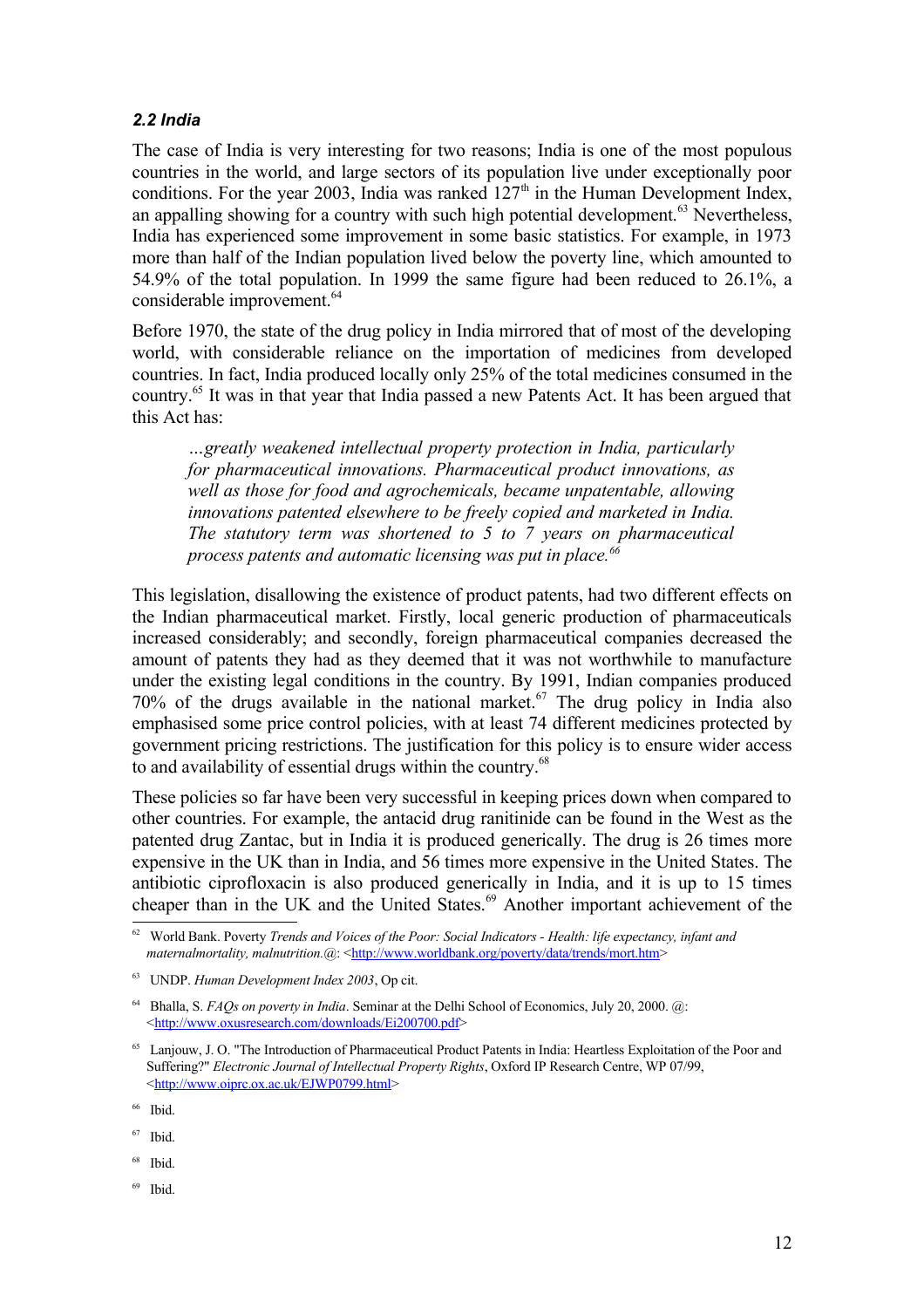Indian drugs policy is its potential for exporting cheap drugs to developing countries. For example:

*Cipla, an Indian generic drug manufacturer, offered to supply triplecombination therapy for HIV/AIDS for \$350 per patient per year to Medicins San Frontieres. It also offered to sell the therapy for \$600 per patient per year to poor governments, on the condition that the recipient governments provide the drugs for free to those with HIV/AIDS. [70](#page-13-0)*

Since the implementation of the 1970 Patent Act, various health indicators have improved. In 1970 the child mortality rate was 137.2 deaths per thousand births, and in the year 2001 it had fallen to 67/1000. The average life expectancy in 1970 was 49.4 years, and by the year 2001 it had increased to  $63.3$ .<sup>[71](#page-13-1)</sup> This substantial improvement in health statistics cannot be attributed solely to the country's pharmaceutical policy, and it is impossible to measure just how effective the policy has been in providing cheap medicines, but there cannot be any doubt that wider access to drugs has been one of the factors that have allowed India to improve these figures. In the end, as expressed by Mira Shiva, an expert on pharmaceutical drugs with the Voluntary Health Association of India (VHAI), "*India's thriving drug industry has provided a good example of how drugs can be produced cheaply and profitably for local markets when unburdened by exorbitant licensing fees*." [72](#page-13-2)

Despite serious challenges by developed countries – in particular the United States – and multinational pharmaceutical companies, India had been set to continue providing cheap access to drugs to its population. The government has repeatedly stated that among its main goals in the area of medicine there has to be a serious emphasis in attempting to provide cheap access to drugs, and to encourage research and development of new drugs by Indian companies.<sup>[73](#page-13-3)</sup> However, the international pressure has finally produced some results and India is being forced to comply with international protection standards and to include in their legislation protection to product patents. Arguably, this is going to threaten the large generic market. Some reforms are on the way, but they are to be fewer than expected.<sup>[74](#page-13-4)</sup>

#### *2.3 Brazil*

Brazil is an oddity as far as developing countries goes, with a large population and impressive natural resources, yet with serious distribution problems. Brazil's economy is plagued by inequality, corruption, high inflation and devaluation. In the year 2001, Brazil was considered a medium development country by the UNDP, being placed 69th in the Human Development Index.

Brazil was one of the original signatories of the Paris Convention for the Protection of Industrial Patents, and ratified the agreement in July 7, 1884. As such it has been part of the international patent protection system, although in a lax manner. The modern Brazilian pharmaceutical policy dates back to the implementation of the 1971 Code of

<span id="page-13-0"></span><sup>70</sup> Consumer Project on Technology. *Offers of Price Reductions for HIV/AIDS Drugs*, 2001. @: <[http://www.cptech.org/ip/health/pcuts.html>](http://www.cptech.org/ip/health/pcuts.html)

<span id="page-13-1"></span><sup>71</sup> UNDP. *Human Development Index 2003*, op cit.

<span id="page-13-2"></span> $72$  Deraj, Op cit.

<span id="page-13-3"></span><sup>73</sup> Indian Department of Science and Technology. *Pharmaceutical Policy 2002*. @: [<http://www.techno](http://www.techno-preneur.net/timeis/cgovt/pharmapolicy.html)[preneur.net/timeis/cgovt/pharmapolicy.html>](http://www.techno-preneur.net/timeis/cgovt/pharmapolicy.html)

<span id="page-13-4"></span><sup>&</sup>lt;sup>74</sup> "India reforms drug patent laws", *BBC News*, 15 May, 2002. @: <<http://news.bbc.co.uk/1/hi/business/1988867.stm>>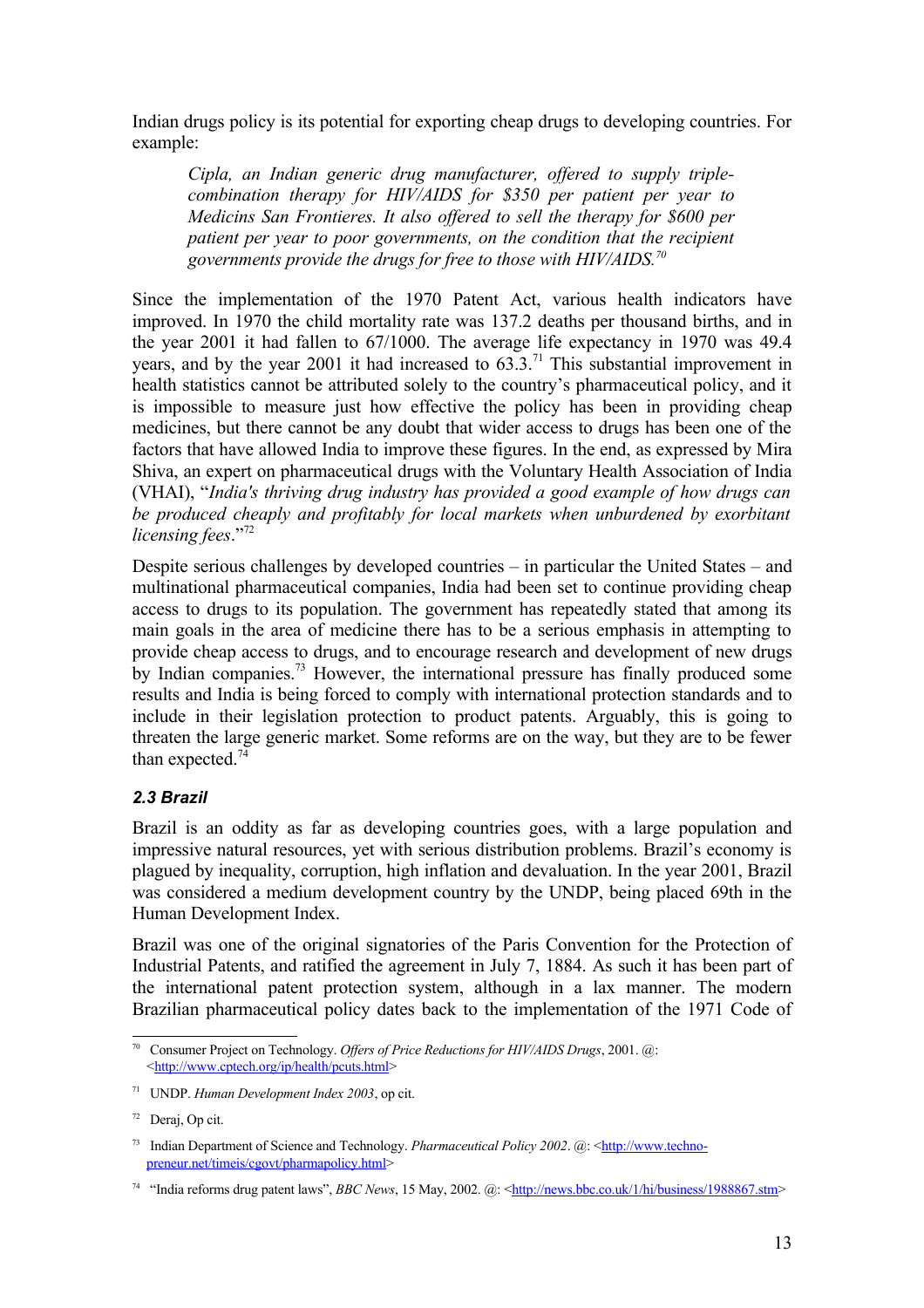Industrial Property, which covered everything relating to patents. Although this legislation complied with most of the prior recommendations set by the Paris Agreement, it made two very important exceptions, as pharmaceuticals and food were not covered by either product or process patent system.<sup>[75](#page-14-0)</sup> This meant that the national pharmaceutical industry could produce cheap versions of patented drugs and make them available to the local market.

Besides the specific exception to pharmaceuticals, the Brazilian legislation was able to provide several other provisions to safeguard the widest possible access to medicines to its population by means of many other legal mechanisms, such as a comprehensive system of compulsory licensing. The Brazilian legislation required a patent owner to work or effectively exploit a patent in the country; merely importing a patented product into Brazil did not constitute effective exploitation of the patent. This meant that any interested party could, with very little effort, claim that a patent was not being exploited, thus being granted a compulsory licence.<sup>[76](#page-14-1)</sup> The government could also grant compulsory licences in cases of public interest, but this would be a non-exclusive right and could be exploited by any other interested party, the rationale behind this being cases of national security or health.<sup>[77](#page-14-2)</sup>

A new patent legislation was passed in 1996, with the main change that it allowed for the patenting of pharmaceuticals, but retained the provisions on compulsory licensing due to disuse or for public interest.<sup>[78](#page-14-3)</sup> In those respects, Brazilian law does not differ much from the provisions that can be found in other developing countries, such as the mentioned cases of India and Costa Rica.

Perhaps one of the most interesting features of the Brazilian legislation is that it specifically allows for the existence of parallel imports. Article 68(3) and (4) of the Brazilian patents legislation allows for the existence of parallel imports into the Brazilian market. The article states "*In case of importation, in order to exploit a patent or importation in the preceding paragraph, third parties shall also be allowed to import a product manufactured according to a process patent or a product patent, provided it has been placed on the market directly by the patent owner or with his consent.*" [79](#page-14-4) This means that if a pharmaceutical is made available in a market, then Brazil can import it from that market with no legal complications.

To complement the compulsory licensing and parallel imports provisions in Brazil, there is legislation that specifically allows the country to produce its own generic version of patented drugs. The legal framework for this was initially set by executive decree number 793 of April 5 1993, which allows for generic drugs to be produced by authorised manufacturers in accordance with the compulsory licensing provisions described, and established a system of registration for such pharmaceuticals. The system was later made into law in 1999. [80](#page-14-5)

With the legal framework in place, the Brazilian government started to encourage the production of several drugs in the country, with the main efforts being directed towards

<span id="page-14-0"></span><sup>75</sup> Shanker, D. "Brazil, the Pharmaceutical Industry and the WTO", *Journal of World Intellectual Property*, Vol.5 No.1, January 2002, p.58.

<span id="page-14-1"></span><sup>76</sup> *Law No. 5722, Code of Industrial Property 1970*. Brazil, Arts. 33 and 49.

<span id="page-14-2"></span><sup>77</sup> Shanker, Op cit; p.58.

<span id="page-14-3"></span><sup>78</sup> Ibid; p.54.

<span id="page-14-4"></span><sup>79</sup> *Law No. 5722, Code of Industrial Property 1970*, Brazil, Art. 68(4).

<span id="page-14-5"></span><sup>80</sup> *Lei No. 9787, Medicamentos genéricos*, 1999, Brazil.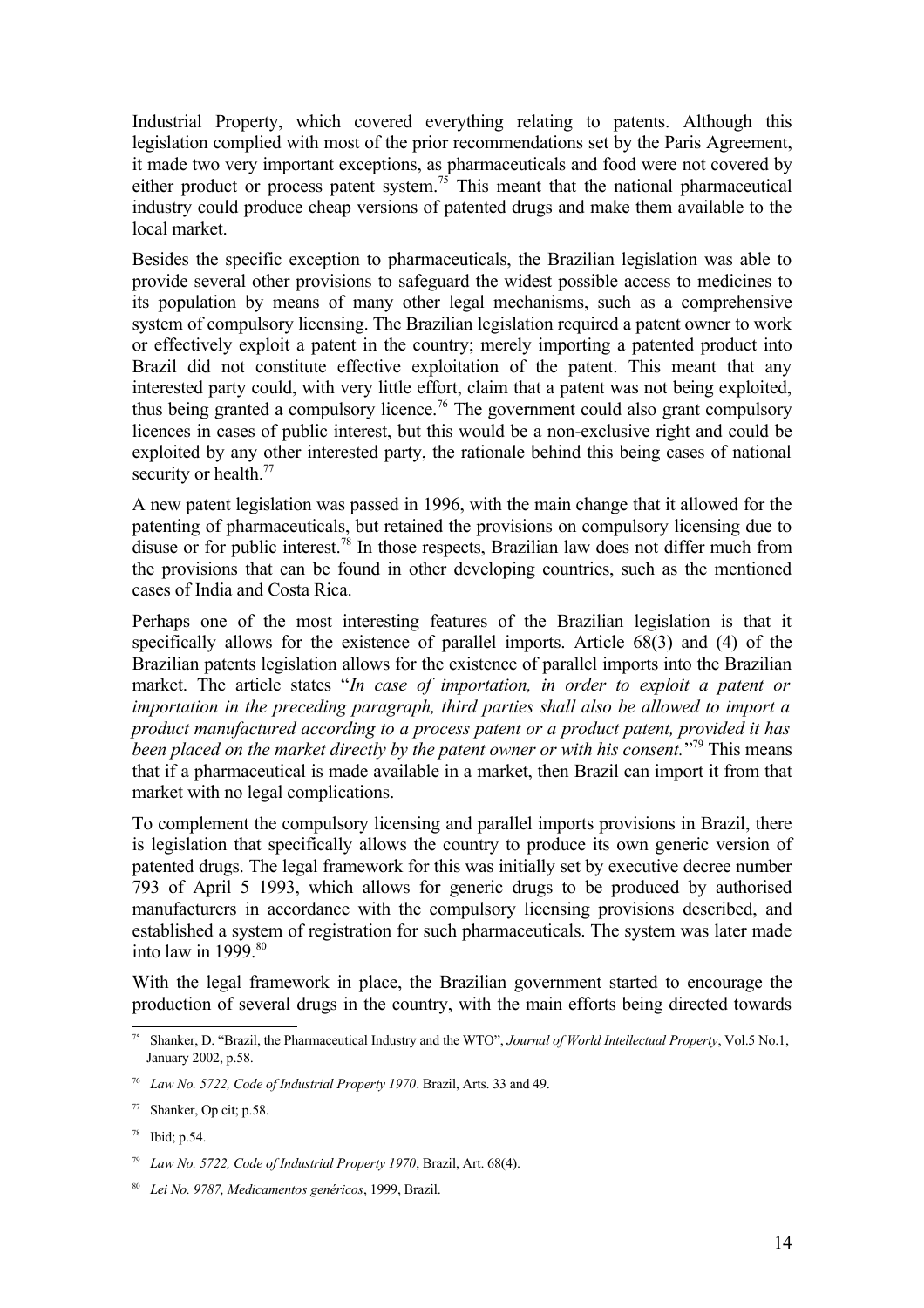producing medicines to treat HIV/AIDS, which poses a large health concern. Brazil has the largest population infected with HIV in Latin America, with an estimated 540,000 people living with HIV/AIDS in 1999.<sup>[81](#page-15-0)</sup> Soon after, Brazilian pharmaceutical companies sponsored by the government were producing several anti-retrovirals and other medicines to decrease the effects of the disease, including very expensive patented drugs such as nevirapine, AZT and 3TC. With the use of these generic drugs, the price of a complete treatment has been drastically reduced when compared to countries with patented medicines, averaging \$1.55 USD per day – as opposed to an average \$40 USD a day in developed nations. Brazil also provides a cocktail of 12 different drugs for free to more than 100,000 people who cannot afford them. [82](#page-15-1) There are many indications that point towards the success of the Brazilian generic HIV drugs policy. The number of deaths caused by AIDS has been reduced by up to 50% since 1996, and 146,000 patients have avoided hospitalisation since 1997. [83](#page-15-2)

Just as with the other countries mentioned, the open pharmaceutical policy in Brazil has been translated in gradual increase in health statistics. In 1970 infant mortality was 96/1000 births, and the life expectancy was of 59 years. In 2001 the infant mortality stood at  $36.96/1000$  births, and life expectancy had risen to 67 years.<sup>[84](#page-15-3)</sup>

#### **3. The Empire strikes back**

As shown in the previous section, some countries have started to take steps to provide large parts of their populations with basic medicines, but the pharmaceutical multinational companies did not take these efforts lightly. Making use of the impressive political and economic power that they possess, some of these companies started to act against some of the countries that they believed did not provide adequate protection for their patented products.

The strategy of the pharmaceutical industry appears to be clear. The industry is using the political influence they have in the United States to try to get the American government to send a message to some developed nations by threatening them with trade sanctions through the aforementioned Special 301 status.

An example of a country that is suffering such the threat of the trade sanctions India, which has been named as a Priority Foreign Country by the USTR in the last four years, mostly because of its generic pharmaceutical policies. PhRMA is setting its sights on India by continually requesting that they be placed on the list. In their latest recommendations to the US government, they complain that:

<span id="page-15-0"></span><sup>81</sup> Central Intelligence Agency. *CIA fact book: Brazil*. @: < <[http://www.cia.gov/cia/publications/factbook/geos/br.html>](http://www.cia.gov/cia/publications/factbook/geos/br.html)

<span id="page-15-1"></span><sup>82</sup> Associated Press. *Brazil Denies Exporting AIDS Drugs To South Africa,* January 30, 2002. @: <[http://www.aegis.com/news/ap/2002/AP020132.html>](http://www.aegis.com/news/ap/2002/AP020132.html)

<span id="page-15-2"></span><sup>83</sup> International Gay and Lesbian Human Rights Commission (IGLHRC). *Interests that Kill: US Pressures Brazil to Abandon Successful AIDS Program.* @: [<http://www.iglhrc.org/site/iglhrc/>](http://www.iglhrc.org/site/iglhrc/)

<span id="page-15-3"></span><sup>84</sup> Schmidt, A. *A demographic profile of Brazil*. Population Resource Center Report, September 1999. @: <<http://www.prcdc.org/summaries/brazil/brazil.html>>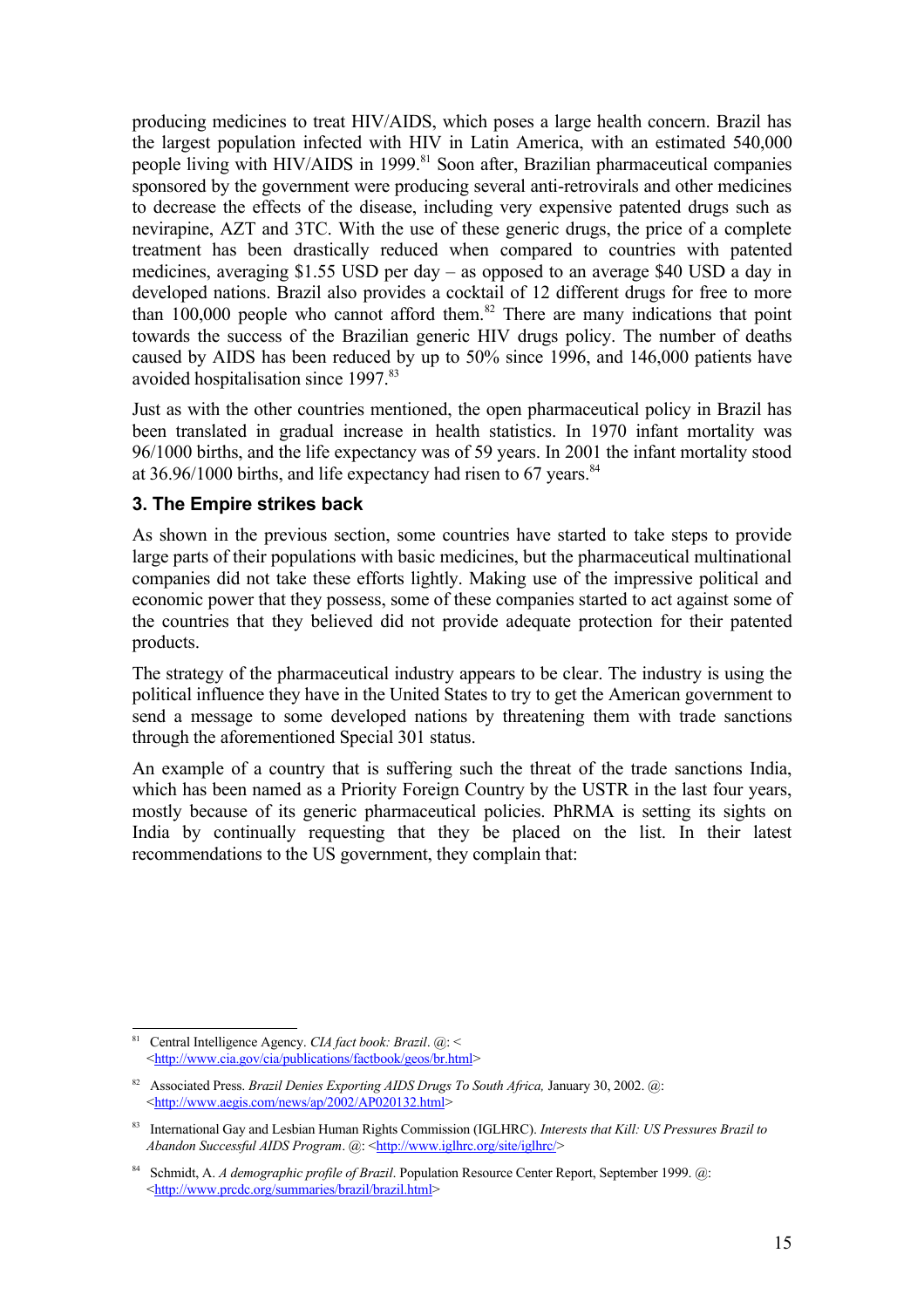*The damage caused by the inadequate protection of intellectual property rights in India reaches beyond direct losses caused by displaced sales in India. Indian bulk pharmaceutical companies aggressively export their products to third countries where intellectual property laws are similarly lax. The damage caused to U.S. pharmaceutical manufacturers due to the deficiencies of the Indian patent regime thus goes beyond displaced sales in the Indian market, and reaches to the ability of U.S. companies to compete in other significant markets, especially in the Asia-Pacific and Middle East regions. [85](#page-16-0)*

The United States has already taken India to the WTO arbitration procedures in 1998, and they won when the WTO appellate body found that Indian pharmaceutical provisions described earlier contravened India's responsibilities within the WTO.<sup>[86](#page-16-1)</sup>

The second strategy is to place court cases in other countries to get some legislation repealed. The third and less obvious strategy is to mount a public relations campaign to gain public support to the above-mentioned policies, getting into a rhetorical game of blaming the victim. To them the problem is not that drugs are too expensive and cannot be afforded by the less developed countries, the problem is that those countries have too many internal problems and cannot provide for their own citizens adequately. As stated in one of the web sites run by the industry advocate PhRMA, "*Criticisms of drug patents deflect attention from the real barriers to health care — poverty, inadequate infrastructure, flawed health systems, cultural barriers and political corruption.*" [87](#page-16-2) This shifts the blame of the problem on the affected countries themselves and the corruption they face. Corruption is indeed a real threat and must not be under-estimated. Responding to public outrages, some pharmaceutical companies started sending drugs to African countries as humanitarian aid. A worrying recent report informs that a large shipment of anti-retroviral drugs produced by GlaxoSmithKline intended for the Ivory Coast, Senegal, Togo and the Republic of Congo were seized by corrupt officials and sent back to Europe to be resold. The culprits of this outrage appear to be officials in the receiving ports, and similarly corrupt Western traders.<sup>[88](#page-16-3)</sup> It is extremely worrying that such negative experiences may hinder future efforts to provide assistance to AIDS ravaged nations.

#### *3.1 The case against Brazil*

Because of the amount of political power held by the pharmaceutical industry in the United States, as examined earlier, there has been a marked effort by the representatives of the industry to request trade sanctions against several countries.

The United States trade legislation that allows the legal imposition of trade sanctions against countries that do not protect intellectual property becomes particularly relevant in this case. As discussed above, every year the pharmaceutical industry watchdog in the United States writes a report about the countries that should be awarded with Special 301 status, and lists others that should be watched. For the last four years, PhRMA has been

<span id="page-16-0"></span><sup>85</sup> PhRMA. *Special Submission: Priority Foreign Country 2001*, Op cit.

<span id="page-16-1"></span><sup>86</sup> Brown, E. "TRIPS: India - Patent Protection for Pharmaceutical and Agricultural Chemical Products Introduction", *European Journal of International Law*, Vol.9, No. 1, 1998 p.182-184.

<span id="page-16-2"></span><sup>87</sup> PhRMA. *Health Care in the Developing World: Intellectual Property and Access to AIDS Drugs*. 2002. @: <<http://world.phrma.org/ip.access.aids.drugs.html>>

<span id="page-16-3"></span><sup>88</sup> Boseley, S and Carroll, R. "Profiteers resell Africa's cheap Aids drugs", *The Guardian*, Friday October 4, 2002. @: <[http://www.guardian.co.uk/aids/story/0,7369,804387,00.html>](http://www.guardian.co.uk/aids/story/0,7369,804387,00.html)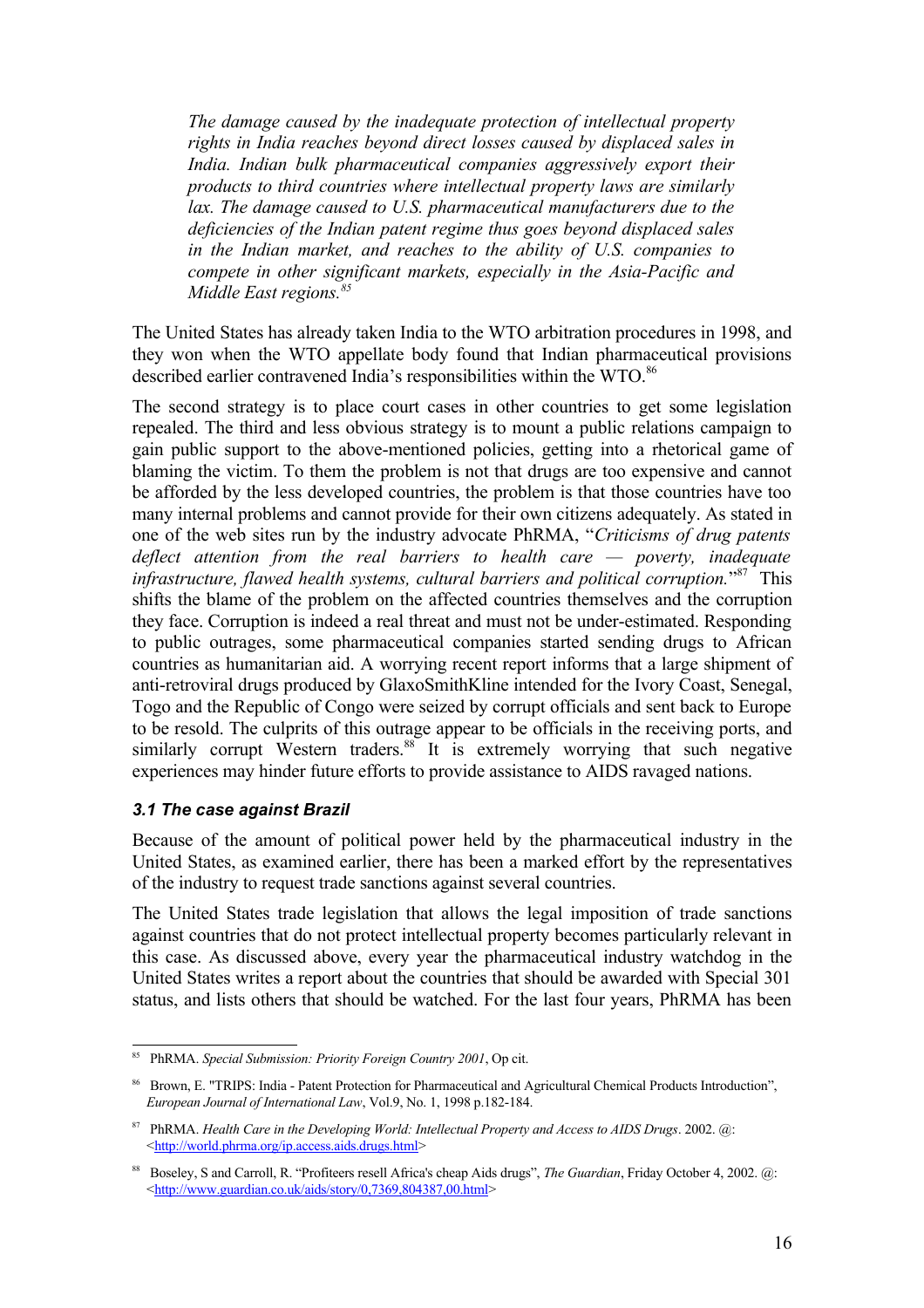complaining about Brazil, recommending that it should be included in the "Priority Watch List".<sup>[89](#page-17-0)</sup>

For the year 2001, PhRMA complained about two different situations in Brazil that affected their share of the market. The main complaint concerned the regulations described in the previous section in regards to compulsory licences and the granting of powers to create generic versions of patented medicines. PhRMA claimed these powers contravene regulations in the TRIPS agreement. The other complaint referred to temporary measures implemented by the Brazilian government in 1999. Due to the serious economic crisis in Brazil, the government adopted a series of temporary measures that have frozen drugs prices by only allowing an increase of 4.4% in prices in comparison with the previous year. This is way below devaluation and inflation rates.<sup>[90](#page-17-1)</sup>

The complaints against Brazil should come as no surprise, as the country has the largest potential market in South America, for the pharmaceutical industry. Multinational corporations made a total of \$7.2 billion USD in 1998, which dropped to \$5.3 billion USD in 1999 and \$5.5 billion USD in the year 2000, mostly due to the economic crisis in the country and the marked increase in the generic drugs market.<sup>[91](#page-17-2)</sup> The potential share of such a market by the pharmaceutical companies is such that the United States decided to stage a trade dispute in April 2000 at the WTO against the Brazilian patent regulations that allow parallel imports and compulsory licensing, requesting that the WTO set up a panel to investigate these issues.<sup>[92](#page-17-3)</sup>

The arguments put forward in this case were simple. The United States pointed out that Article 68 (1)(i) allowed for compulsory licences to be established in the case where the patent had not been exploited in Brazil three years after the patent was issued. This, according to the United States, was in breach of Article 27.1 of the TRIPS agreement, which states that "*patents shall be available and patent rights enjoyable without discrimination as to the place of invention, the field of technology and whether products are imported or locally produced*." [93](#page-17-4) The use of this article by the United States would appear erroneous, as what the Brazilian legislation is doing is not to create a discrimination against the patent, but to establish certain limits if the patent is not properly worked locally. This is perfectly accepted by other patent agreements, such as the Paris Convention for the Protection of Industrial Property. In particular, Art. 5(A)(4) clearly states that:

*A compulsory license may not be applied for on the ground of failure to work or insufficient working before the expiration of a period of four years from the date of filing of the patent application or three years from the date of the grant of the patent, whichever period expires last; it shall be refused if the patentee justifies his inaction by legitimate reasons. [94](#page-17-5)*

It is clear that by reading both treaties, the Brazilian legislation does not violate international patent protection provisions, and the argument has no merit.

<span id="page-17-0"></span><sup>89</sup> PhRMA. *Special Submission: Priority Foreign Country 2001*. 20 February, 2001. @: <[http://www.phrma.org/intnatl/news/2001-02-20.40.pdf>](http://www.phrma.org/intnatl/news/2001-02-20.40.pdf)

<span id="page-17-1"></span><sup>90</sup> Ibid.

<span id="page-17-2"></span><sup>91</sup> Ibid.

<span id="page-17-3"></span> $92$  Shanker, op cit; pp.53-55.

<span id="page-17-4"></span><sup>93</sup> TRIPS, Art. 27.1.

<span id="page-17-5"></span><sup>&</sup>lt;sup>94</sup> Paris Convention for the Protection of Industrial Property, Art.  $5(A)(4)$ .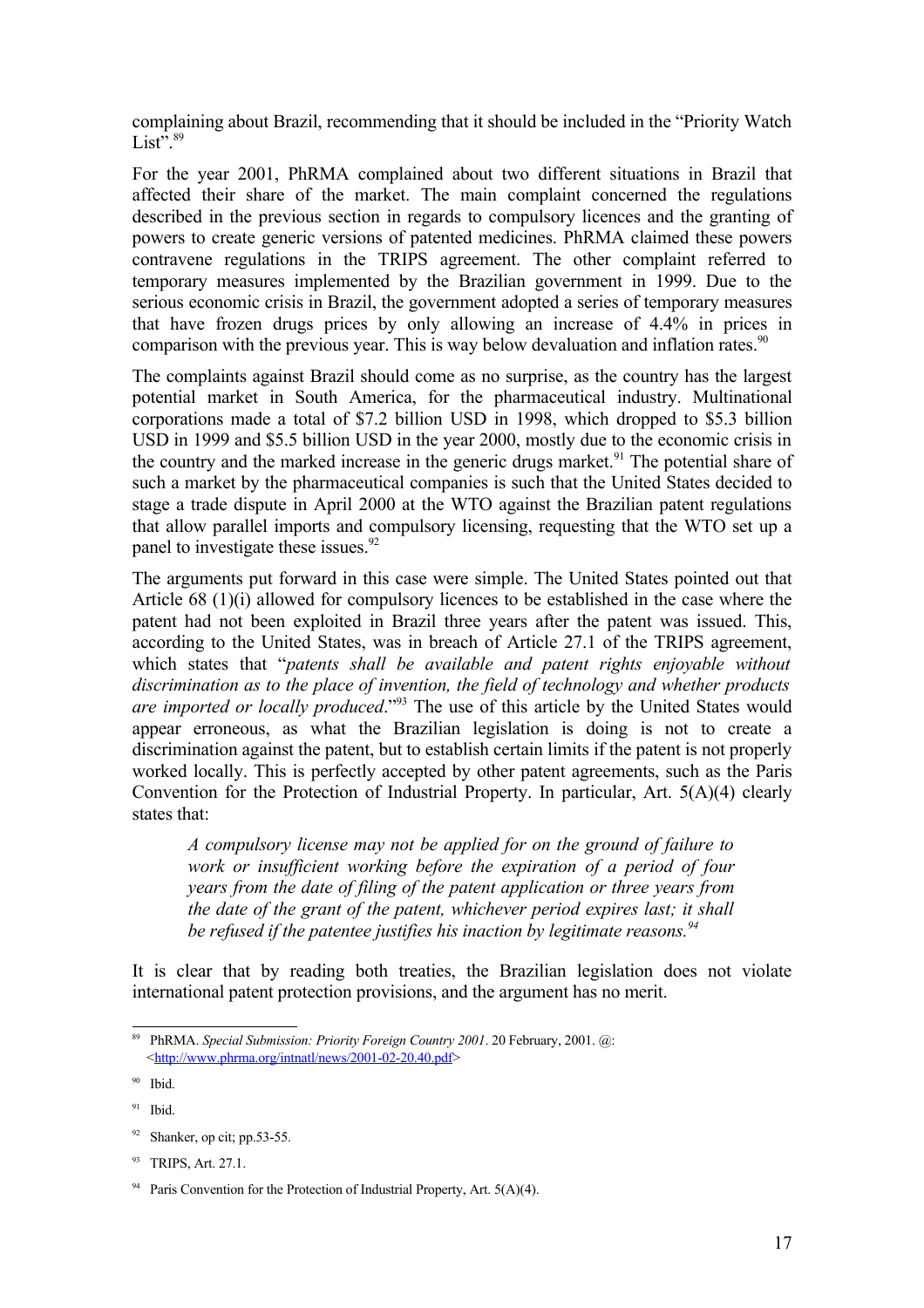The case produced considerable protest from NGOs and AIDS activists, as it was deemed that the action had been taken against the Brazilians to set them up as an example to other countries because they had been producing generic AIDS medicines. [95](#page-18-0) Despite this, it is important to note that the United States denies that this dispute is about the generic medicines, stating that it was only against the compulsory licensing and parallel import provisions of the Brazilian patent legislation. In a letter by an American trade representative to an AIDS advocate group, it is stated that "*this dispute is not about health or access to drugs. It is about a measure that discriminates against imported products in favor of locally produced products, regardless of whether these products are health-related or not*." [96](#page-18-1)

The United States abandoned this dispute in June 2001.<sup>[97](#page-18-2)</sup> The reasons for this are unclear; it may be a combination of factors. Maybe this was a response to the international outrage and the accusations of bullying by an economic power to a country attempting to fight AIDS, and maybe even a realisation that the case was not strong to begin with. What is evident is that the action was initiated as the direct result of the pressure exerted by the pharmaceutical industry, and in particular by the influential writings of PhRMA. Indeed, Shanker points out that several official studies from the American government are influenced by the drugs industry, stating that in those studies "*practically every piece of information pertaining to U.S. pharmaceutical companies was taken from PhRMA's publications*." [98](#page-18-3)

#### *3.2 The case against South Africa*

The case of South Africa has become one of the most publicised in recent years due to the HIV/AIDS epidemic in Africa. In South Africa alone, the situation is dire; from a population of 40 million, it is believed that 4.5 million people have been infected. This translates to more than 10% of the total population, and almost 20% of those aged 15-49, being the country with the largest living infected inhabitants in the entire world.<sup>[99](#page-18-4)</sup>

This is a heavy toll for a developing country, more so when the high prices for retroviral medicines used to treat the symptoms are taken into consideration. South Africa is ranked 111<sup>th</sup> place in the 2003 HDI, and although some of their statistics are not as worrying as many other Sub-Saharan African countries, health is certainly an issue. The per capita income for South Africa is \$11,290 USD per year, with a life expectancy of 53.7 years and an under-five infant mortality rate of 71/1000 births. One of the main causes for these worrying figures is the AIDS epidemic. With so many health problems, it is doubly worrying to point out that the per capita health expenditure is \$663 USD per year, with the public percentage expenditure in relation to the Gross Domestic Product of only  $3.7\%$ <sup>[100](#page-18-5)</sup>

<span id="page-18-0"></span><sup>95</sup> For an example of such anger, see: Oxfam. *Drug Companies vs. Brazil: The Threat to Public Health*. Oxfam GB Briefing Paper, May 2001.  $\omega$ : [<http://www.oxfam.org.uk/policy/papers/brazilctc/ctcbraz.htm](http://www.oxfam.org.uk/policy/papers/brazilctc/ctcbraz.htm)>

<span id="page-18-1"></span><sup>96</sup> Gonsalves, G. "Brazil/WTO case: USTR Response", *E-Drug e-mail Distribution list*. Communication from Joseph Papovich, Assistant United States Trade Representative, posted by recipient, 21 February, 2001.

<span id="page-18-2"></span><sup>97</sup> USTR. *United States and Brazil agree to use newly created Consultative Mechanism to promote cooperation on HIV/AIDS and address WTO patent dispute*. Press release, June 25, 2001. @: <<http://www.ustr.gov/releases/2001/06/01-46.pdf>>

<span id="page-18-3"></span><sup>98</sup> Shanker, op cit; p.95.

<span id="page-18-4"></span><sup>99</sup> Washington Post Online. *Special report on AIDS in Africa*. @: <[http://www.washingtonpost.com/wp](http://www.washingtonpost.com/wp-dyn/world/issues/aidsinafrica/)[dyn/world/issues/aidsinafrica/>](http://www.washingtonpost.com/wp-dyn/world/issues/aidsinafrica/)

<span id="page-18-5"></span><sup>100</sup> United Nations Development Program. *South African HDI indicators 2003*. @: <[http://hdr.undp.org/reports/global/2003/indicator/cty\\_f\\_ZAF.html>](http://hdr.undp.org/reports/global/2003/indicator/cty_f_ZAF.html)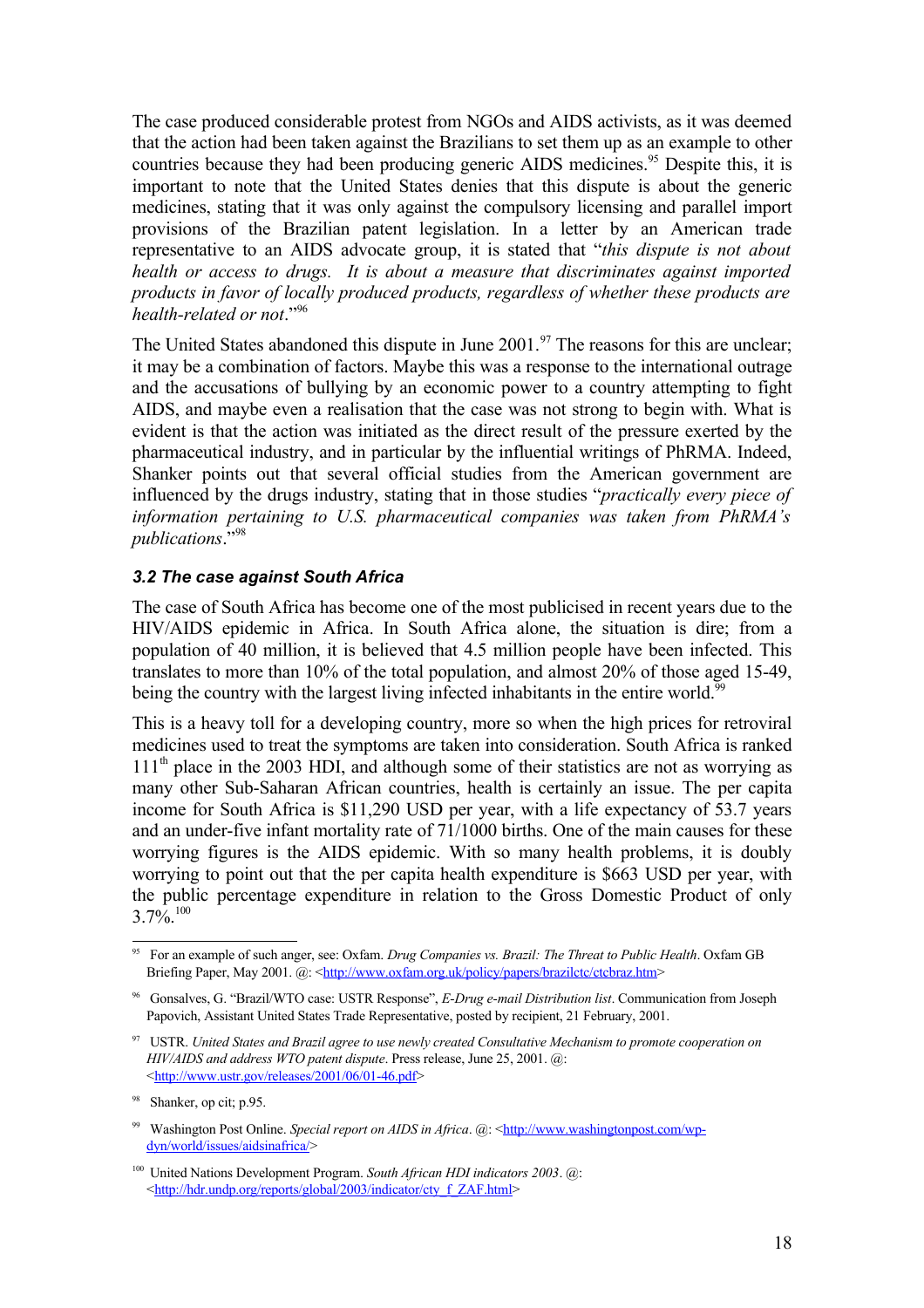Faced with such an epidemic and lack of resources to deal with it properly, South Africa started to look for cheaper sources of supply for anti-retroviral pharmaceuticals to try to alleviate the problem. The 1978 Patent Act already allowed for compulsory licensing in the cases of abuse of the patent owner's rights, not dissimilar to the provisions already in existence in other developing countries.<sup>[101](#page-19-0)</sup> However, the conditions for the granting of a compulsory licence were very narrow, such as in cases of disuse, abuse or the refusal to grant a patent. Nevertheless, it is important to note that the Act allowed also for the granting of a compulsory licence if "*the demand in the Republic for the patented article is being met by importation and the price charged by the patentee, his licensee or agent for the patented article is excessive in relation to the price charged therefore in countries where the patented article is manufactured by or under licence from the patentee or his predecessor or successor in title.*" [102](#page-19-1) This would seem to open the door for granting patents in case a product was being offered at a higher price in South Africa than in the country of origin, but it is still rather restrictive in the amount of cases in which such licences could be granted. Another problem present in the Patent Act was that it did not allow for compulsory licensing in cases of public interest, as is the case in other of the studied cases.

As the existing system limited the options that could be taken, the South African government attempted to address the crisis by passing a new regulation in 1997. This new legislation gave wider powers to the Department of Health to make exceptions to the existing patent law in cases of health emergencies facing the country, in the form of the Medicines and Related Substances Control Amendment Act. Among the many provisions of the new legislation, the most important appear to be those that allow for parallel imports of patented and generic pharmaceuticals into South Africa in an effort to ensure access by the public to more affordable medicines. The most controversial article of the Act states that:

*The Minister may prescribe conditions for the supply of more affordable medicines in certain circumstances so as to protect the health of the public, and in particular may-*

*(a) notwithstanding anything to the contrary […], determine that the rights with regard to any medicine under a patent granted in the Republic shall not extend to acts in respect of such medicine which has been put onto the market by the owner of the medicine, or with his or her consent; (b) prescribe the conditions on which any medicine […] may be imported. [103](#page-19-2)*

This opened the door for both parallel imports and generic imports of medicines, which was not possible with earlier legislation. With the legal framework in place, South Africa started importing small quantities of cheap anti-retroviral drugs from Brazil,<sup>[104](#page-19-3)</sup> but the country is still suffering from a serious lack of access to these drugs.

Even before the implementation of the new patent provisions, representatives from pharmaceutical companies and the United States government made several comments to the South African government and the press warning them that the provisions included in

<span id="page-19-0"></span><sup>&</sup>lt;sup>101</sup> *Patents Act 1978, South Africa, Arts.* 55 and 56. @: [<http://www.gpa.co.za/english/za/pact.htm>](http://www.gpa.co.za/english/za/pact.htm)

<span id="page-19-1"></span><sup>102</sup> *Patents Act 1978, South Africa*, Art. 56 s.2(e).

<span id="page-19-2"></span><sup>&</sup>lt;sup>103</sup> Medicines and Related Substances Control Amendment Act 1997, South Africa. @: <[http://www.polity.org.za/govdocs/legislation/1997/act90.pdf>](http://www.polity.org.za/govdocs/legislation/1997/act90.pdf)

<span id="page-19-3"></span><sup>104</sup> Associated Press. *Brazil Denies Exporting AIDS Drugs To South Africa*. Op cit.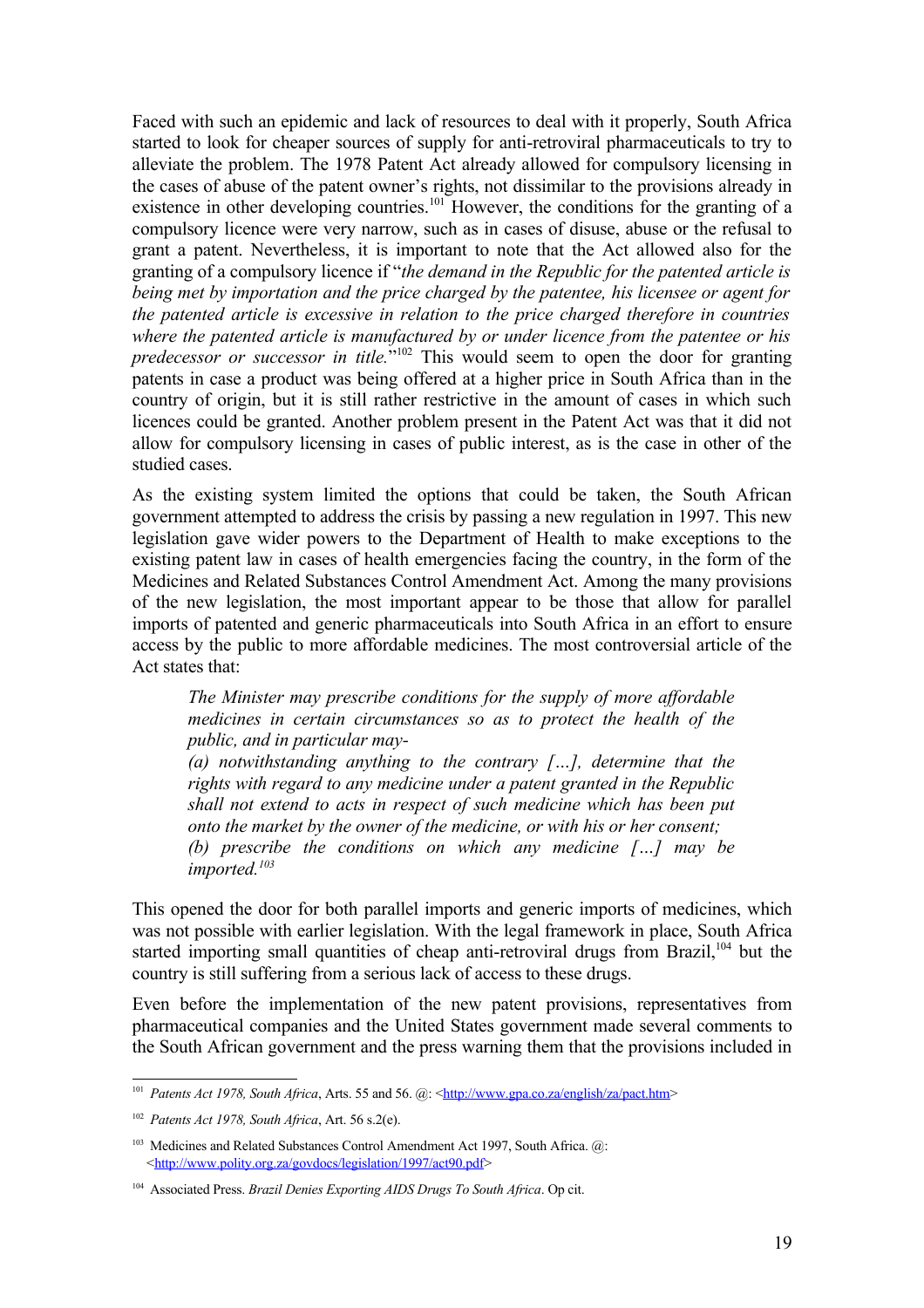the new legislation went against international treaties on patent protection.<sup>[105](#page-20-0)</sup> These warning went unheeded and the Act was passed and signed by then president Nelson Mandela in November 1998, and was scheduled to enter into effect in April 1999.

Because of the implementation of the new Act, 42 pharmaceutical companies brought a case to the South African High Court on February 1999, requesting that the provisions regarding compulsory licensing, parallel imports and the special powers granted to health authorities to circumvent patent legislation in cases of public interest, should be invalidated. [106](#page-20-1)

One of the first requests of the action was that the court should issue an injunction stopping the new legislation from coming into effect. This was granted by the Court, leaving the provisions on stand-by until the court case was solved. The claimants also requested that the case should be referred to the Constitutional Court for analysis of the alleged unconstitutionality of several parts of the new law. Although claims were brought against several of the articles of the 1998 Act, the main target was Article 15c, which has been described already. The reasons for requesting invalidation on the grounds of unconstitutionality were as follows:

a) The article did not set any policy guidelines for the declaration of making drugs more accessible to the public.

b) The proposed changes give the Minister of Health powers to restrict the scope of existing patent rights in South Africa.

c) The article allows the South African government to deprive intellectual property right holders without specifying rules for compensation.

d) The provisions in the article go against the Article 27 of the TRIPS agreement, which is a ratified treaty by the Republic of South Africa.

The response by the South African government was that parallel imports were not specifically forbidden by the TRIPS agreement, and that the provisions in the new Act were not unconstitutional. The defendants conceded the point regarding compulsory licensing, arguing that the article in question would not be used for that purpose, but only for parallel import, arguably because the legal team representing the government thought that this concession would give them a better chance of winning the case.<sup>[107](#page-20-2)</sup>

On September 8, 1999, the High Court remitted the case to the Constitutional Court as requested. Instead of entering into analysis of the validity of the unconstitutional claims made by the pharmaceutical companies, the Court first ruled on other claims of irregularities regarding the implementation of the Act (scheduled for April of that year). The Court was asked if such implementation would be legal under the Constitution, as the South African legislative body had not yet passed several procedural mechanisms that should accompany the Act.<sup>[108](#page-20-3)</sup> On these procedural requirements, the Court eventually ruled that the previous legislation on the control of medicines would stay in place until the

<span id="page-20-0"></span><sup>&</sup>lt;sup>105</sup> Among these were letters from PhRMA representatives, the USTR and the American embassy in Pretoria. See: Consumer Project on Technology. *Time-line of Disputes over Compulsory Licensing and Parallel Importation in South Africa*. August 5, 1999. @: <<http://www.cptech.org/ip/health/sa/sa-timeline.txt>>

<span id="page-20-1"></span><sup>&</sup>lt;sup>106</sup> Pharmaceutical Manufacturers Association of SA and Another: In re Ex parte President of the Republic of South *Africa and Others*. 1999 (4) SA 788 (T). @: [<http://www.cptech.org/ip/health/sa/pharmasuit.html>](http://www.cptech.org/ip/health/sa/pharmasuit.html)

<span id="page-20-2"></span><sup>107</sup> Love, J. *Report on court case over South Africa Medicines Act*, March 5, 2001. @: <[http://www.hivnet.ch:8000/topics/treatment-access/viewR?949>](http://www.hivnet.ch:8000/topics/treatment-access/viewR?949)

<span id="page-20-3"></span><sup>&</sup>lt;sup>108</sup> Pharmaceutical Manufacturers Association of SA and another In re: the ex parte application of the President of the *Republic of South Africa and others*. Constitutional Court - CCT31/99, 2000 (2) SA 674 (CC); 2000 (3) BCLR 241 (CC). 25 February 2000.  $\omega$ : <[http://www.concourt.gov.za/judgments/2000/pharm.pdf>](http://www.concourt.gov.za/judgments/2000/pharm.pdf)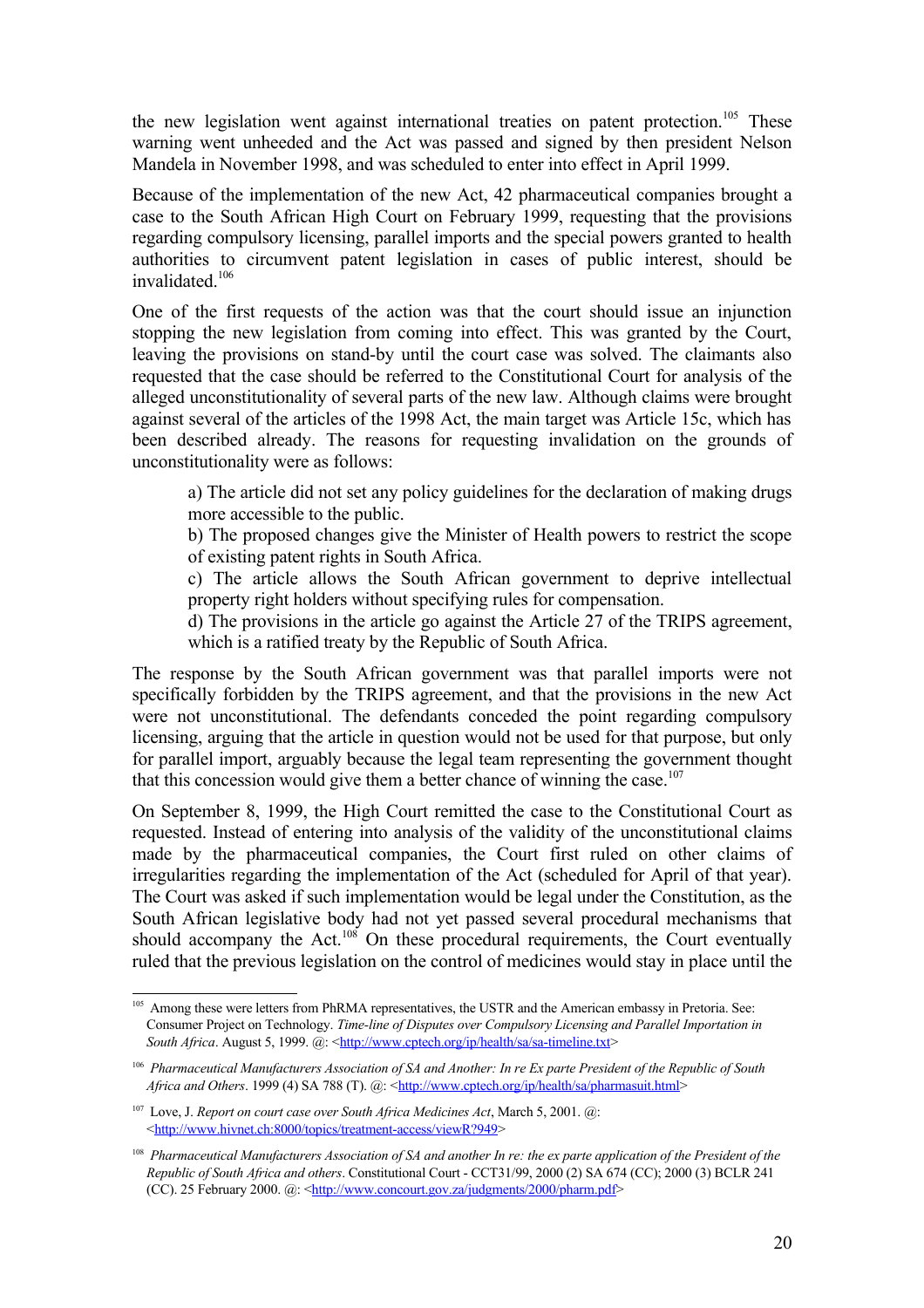President determined a date for bringing the new Act into force.<sup>[109](#page-21-0)</sup> This was the first blow to the pharmaceutical companies.

The Court held hearings between March 4 and 6, 2001, where both sides presented their cases, and several affidavits and amici curiae were also read. On the final day of proceedings, the claimants presented a request for recess, which the Court accepted. This was the last legal action the Court would hear from this case.

From the start of the legal dispute, the case had been receiving a large amount of media attention. This publicity was not complimentary to the pharmaceutical companies; the lawsuit seemed like a straightforward case of corporate greed against a country crippled by the scourge of the AIDS epidemic. The common denominator in many of the articles seemed to be that the pharmaceutical companies were putting profits before human lives, an instant headline grabber.<sup>[110](#page-21-1)</sup>

At the same time, NGOs, AIDS charities, anti-globalisation activists and many other pressure groups took the side of South Africa and started campaigning hard against the lawsuit.<sup>[111](#page-21-2)</sup> The pharmaceutical companies found themselves fighting a lonely war on the battlefield of public opinion, an engagement that they seemed doomed to lose.

In the end the public pressure won. It is entirely possible that the industry considered that such bad press might be detrimental for future cases in which they would try to protect their intellectual property rights. It could also be that an increase in bad press in the developed world, in particular in Europe and the United States, may have worried some companies about losing political influence, or even a backlash that could result in stricter price regulation, something they have thoroughly opposed in the past.

The fact is that on April 19, 2001, the pharmaceutical companies abandoned their case and settled with the South African government. The terms of the settlement were described as beneficial to all parties by several observers, and were welcomed with almost universal approval around the world. In the end, the pharmaceutical industry could claim that the South African government agreed to hold talks with their representatives regarding the future implementation of the new Medicines Act. The South African government obtained assurances that the pharmaceutical companies would not pursue the matter and would be understanding of the South African AIDS situation. The statement says:

*The government of the Republic of South Africa reiterates its commitment to honour its international obligations including the Agreement of Trade Related Aspects of Intellectual Property Rights (TRIPS). In reliance of this commitment, the referenced applicants recognize and reaffirm that the Republic of South Africa may enact national laws or regulations, including regulations implementing Act 90 of 1997 or adopt measures necessary to protect public health, and broaden access to medicines in accordance with the South African Constitution and TRIPS. [112](#page-21-3)*

<span id="page-21-0"></span><sup>109</sup> Ibid.

<span id="page-21-1"></span><sup>110</sup> For example, see: Mathiason, N. "South Africa fights Aids drug apartheid", *The Observer*, January 14, 2001. @: <[http://www.observer.co.uk/business/story/0,6903,421887,00.html>](http://www.observer.co.uk/business/story/0,6903,421887,00.html)

<span id="page-21-2"></span><sup>&</sup>lt;sup>111</sup> Pressure groups included support from groups like UNAIDS, MSF, Oxfam, Amnesty International, Human Rights Worldwide and many others. For an example of the support gathered by the movement, see: ACT UP, the Grey Panthers, the Health GAP Coalition, Oxfam America, and Doctors Without Borders. *Solidarity with South Africa on the* 1997 *Medicines Act*, March 12, 2001. @: [<http://www.cptech.org/ip/health/sa/SAsolidarity.html>](http://www.cptech.org/ip/health/sa/SAsolidarity.html)

<span id="page-21-3"></span><sup>112</sup> "Aids court battle: Joint statement", *BBC News*, 19 April, 2001. @: <[http://news.bbc.co.uk/hi/english/world/africa/newsid\\_1285000/1285645.stm](http://news.bbc.co.uk/hi/english/world/africa/newsid_1285000/1285645.stm)>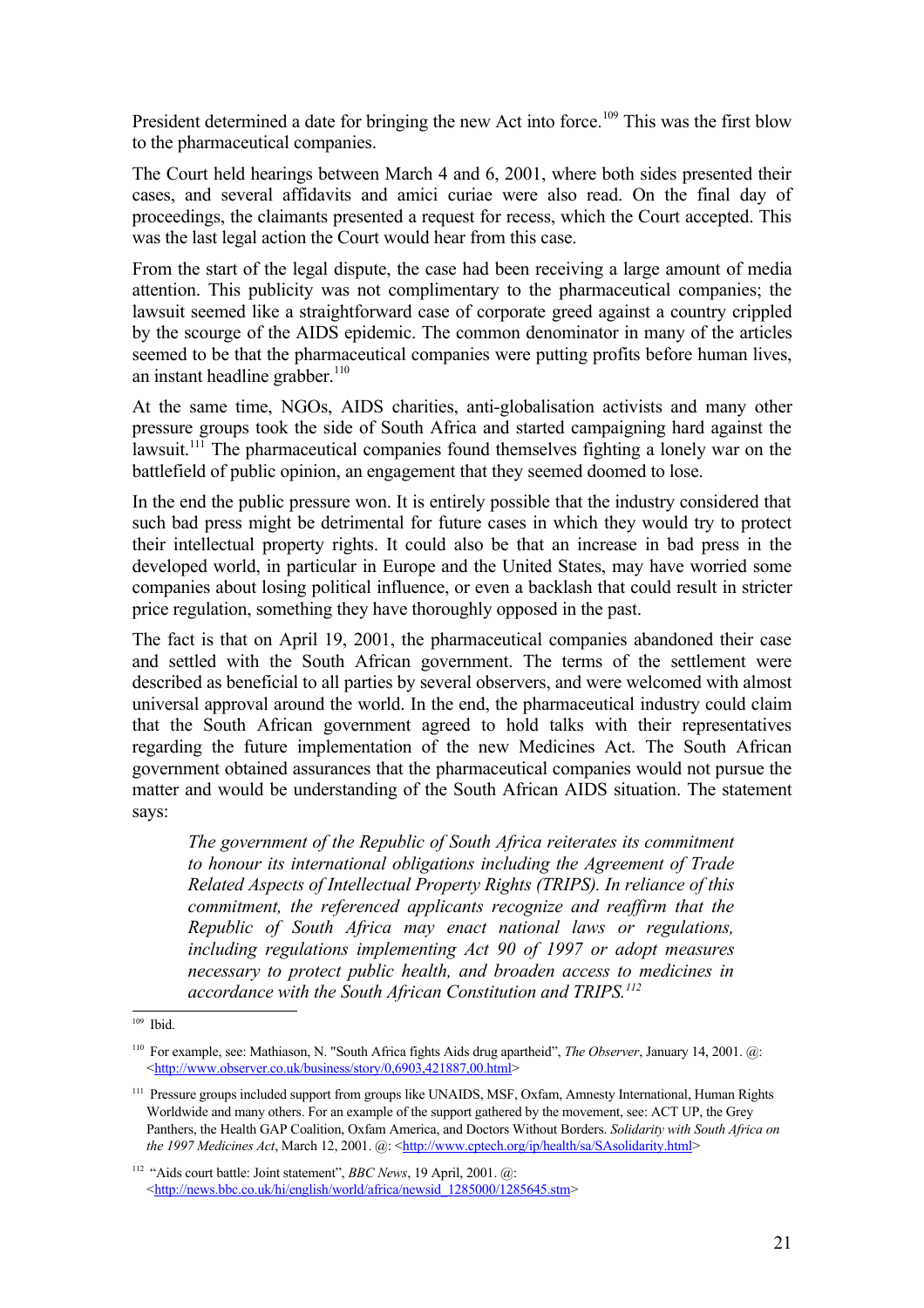Although the drug companies claimed a partial victory, it seems obvious that the victory was really for the South African government, as there was a direct recognition that the articles in question could remain as they were. Because of that reason, this settlement has been welcomed and reported as a victory for the developing world against multinational corporations.

#### *3.3 TRIPS-plus*

Since the year 2000, the United States has been pursuing another strategy with regards to international trade that has severe implications for the access to medicines debate. The United States has been signing bilateral or multilateral agreements with developing countries in which the US agrees to provide trade benefits or assistance to a developing country; with the condition that they sign up to different sets of trade-related clauses that are designed to protect American interests in the signing country.<sup>[113](#page-22-0)</sup> Included in these agreements, there are several clauses relating to intellectual property rights that provide obligations that go beyond those enshrined in the TRIPS agreement. This has prompted some commentators to define these agreements as "TRIPS-plus".<sup>[114](#page-22-1)</sup>

The content of the TRIPS-plus agreements vary, but of interest to the issue of access to medicines are those provisions regarding patents. TRIPS-plus bilateral agreements enhance the protection awarded by TRIPS through two mechanisms, particularly the prescription of longer patent protection and the imposition of severe restriction to the grounds for granting compulsory licences.<sup>[115](#page-22-2)</sup> The implementation of the bilateral agreements has been boosted by the passing by the US Congress of the Bipartisan Trade Promotion Authority Act 2002, which makes it easier for the USTR to negotiate and conclude these agreements.<sup>[116](#page-22-3)</sup> A result of the political will and commercial lobbying pushing the TRIPS-plus agreements forward, there are a growing number of countries that have entered and concluded such negotiations.<sup>[117](#page-22-4)</sup>

An example of a bilateral TRIPS-plus agreement is the signing of the U.S.-Chile Free Trade Agreement, which contains a provision that practically destroys the existence of compulsory licensing in that South American country.<sup>[118](#page-22-5)</sup> Of particular interest is Art. 17.9. This article contains provisions that erode rights existing in TRIPS and other international agreements, including the following:

Patent terms can be extended to compensate for administrative delays.

<span id="page-22-0"></span><sup>113</sup> Maskus, K. and Reichman, J. "The Globalisation Of Private Knowledge Goods And The Privatisation Of Global Public Goods", *Journal of International Economic Law*, Vol.7, No. 2, 2004, p.279-320.

<span id="page-22-1"></span><sup>114</sup> Vaver, D. "Invention In Patent Law: A Review And A Modest Proposal", *International Journal of Law and Information Technology*, Vol.11, No.3, 2003, pp.286-307.

<span id="page-22-2"></span><sup>115</sup> Rivas Campo J.A. and Juk Benke, R.T. "FTAA Negotiations: Short Overview", *Journal of International Economic Law*, Vol.6, No. 3 2003, pp. 661-694.

<span id="page-22-3"></span><sup>116</sup> Bagley, M. "Legal Movements in IP: TRIPS, Bilateral Agreements, and Access to Essential Medicines", *Emory International Law Review*, Vol.17, 2003, p.781.

<span id="page-22-4"></span><sup>&</sup>lt;sup>117</sup> At the moment of writing, the United States had signed TRIPS-plus bilateral agreements with Jordan, Laos, Chile, Singapore and Israel. Several other countries are conducting bilateral negotiations with Bahrain, Morocco and Vietnam. Updated information can be found here: <[http://www.tcc.mac.doc.gov](http://www.tcc.mac.doc.gov/)>

<span id="page-22-5"></span><sup>118</sup> Office of the United States Trade Representative. *Summary of the U.S.- Chile Free Trade Agreement*, 2002. @: <[http://www.ustr.gov/regions/whemisphere/samerica/2002-12-11-chile\\_summary.pdf>](http://www.ustr.gov/regions/whemisphere/samerica/2002-12-11-chile_summary.pdf)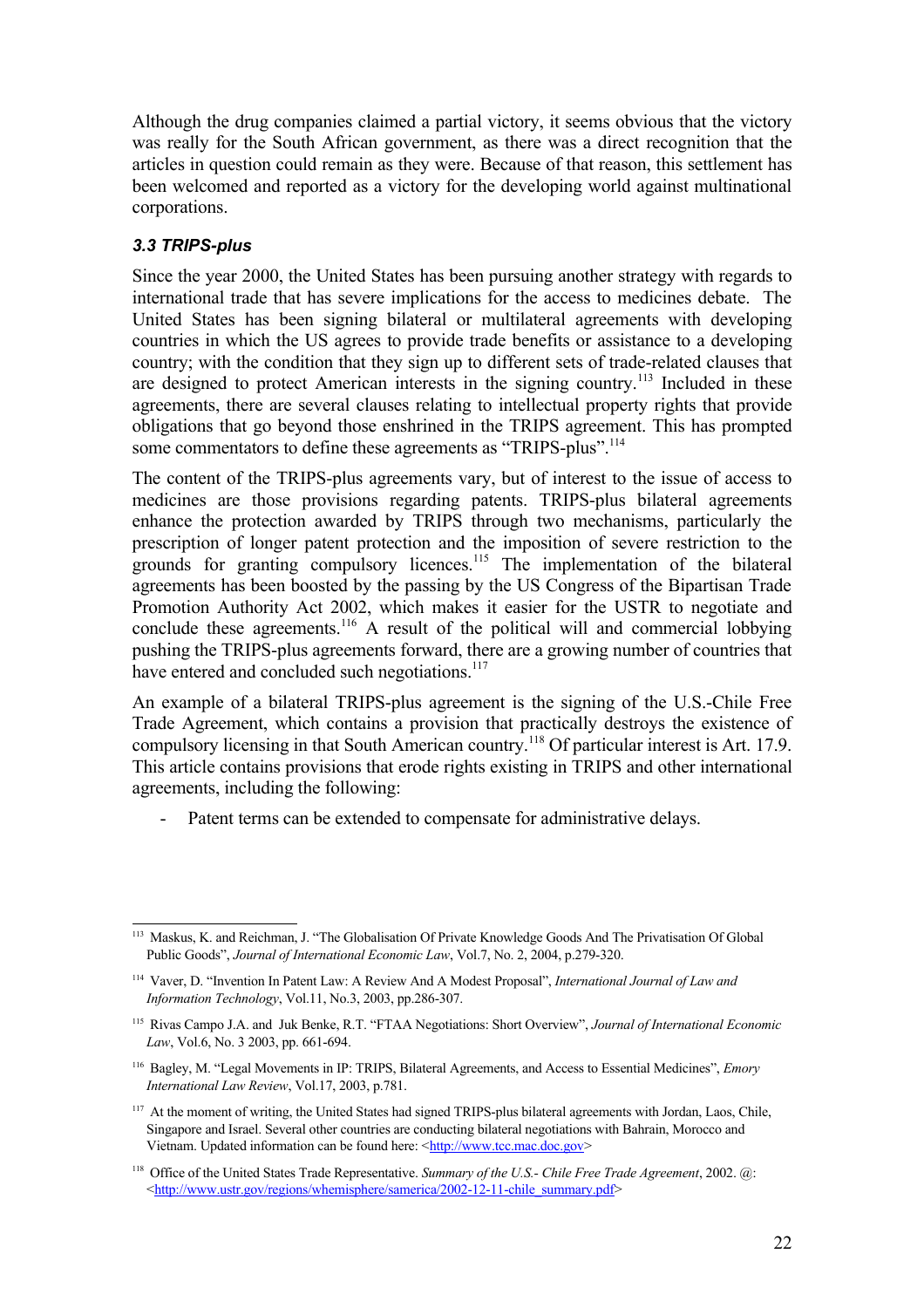- Chile can legislate exceptions to the normal rights granted by a patent, but these exceptions "*do not unreasonably conflict with a normal exploitation of the patent*". [119](#page-23-0)
- The grounds for revoking a patent are limited to the same grounds required originally to refuse a patent, eliminating the ground of non-use.
- Chile can grant the use of the "subject matter" to a third party only for the purpose of making an application for "*marketing approval or sanitary permit of a pharmaceutical product*." [120](#page-23-1)

All of the above constitute a de facto erosion of compulsory licensing, as it is difficult to see how a licence could be granted without contravening the above provisions.

A more efficient strategy has been to negotiate multilateral agreements with blocs of countries, as it allows for multilateral negotiations that will allow the United States to implement some of the enhanced patent protection to a larger number of countries.<sup>[121](#page-23-2)</sup> One of the most worrying cases of such multilateral agreements can be found with the Andean region countries (Colombia, Ecuador, Peru and Bolivia), where the United States suggested a series of measures that these countries had to undertake in order to be able to receive monetary assistance for the fight against drug traffickers and leftist guerrillas.<sup>[122](#page-23-3)</sup> These countries entered into a trade agreement with the US named the Andean Trade Promotion and Drug Eradication Act (ATPDEA)<sup>[123](#page-23-4)</sup> in order to receive the funds and to be able to obtain preferential trade treatment. The agreement included a clause that would eliminate the practice of providing protection to generic drugs, ensuring that drugs would receive a minimum period of protection of five years before being marketed as generic. The US is also negotiated with numerous other developing countries in Latin America. Very tough rules on IPRs are being included in the draft text for the Free Trade Area of the Americas (FTAA), where Section 5.5 of the Draft Chapter on IP Rights contains serious constraints to compulsory licensing.<sup>[124](#page-23-5)</sup>

The largest and most controversial multilateral agreement signed to date is the Central American Free Trade Agreement (CAFTA) in early 2004.<sup>[125](#page-23-6)</sup> CAFTA has been surrounded by controversy because it appears to be a precursor of the tactics and provisions that will be pushed in the FTAA. Intellectual property plays a large role in the negotiation of such agreements, and from the beginning of the negotiations, representatives from Central American developing countries were warned that IPRs would be one of the most difficult negotiating points of the agreement, as it was at the top of the American agenda.<sup>[126](#page-23-7)</sup> CAFTA follows closely the wording of the U.S.-Chile Free Trade Agreement with regards to patents, and most of the provisions have been kept after

<span id="page-23-0"></span><sup>119</sup> United States/Chile Free Trade Agreement, Art. 17.9 para 3.

<span id="page-23-1"></span><sup>120</sup> Ibid.

<span id="page-23-2"></span><sup>&</sup>lt;sup>121</sup> These include proposals to create multilateral agreements with the Middle East, and with the Southern African Customs Union (SACU).

<span id="page-23-3"></span><sup>122</sup> Vélez Castaño, M. "Un vuelco en medicamentos" *El Colombiano*, September 20, 20002. @: <[http://www.elcolombiano.terra.com.co>](http://www.elcolombiano.terra.com.co/)

<span id="page-23-4"></span><sup>123</sup> Office of the United States Trade Representative. *First Report to the Congress on the Operation of the Andean Trade Preference Act, April 30, 2003. @:* <**<http://www.ustr.gov/reports/2003atpa.pdf>>** 

<span id="page-23-5"></span><sup>124</sup> MSF. *US Trade Measures Threaten Access to Medicines in Latin America and the Caribbean*, 31 October, 2002. @: <[http://www.accessmed-msf.org/prod/publications.asp?scntid=31102002954482&contenttype=PARA&>](http://www.accessmed-msf.org/prod/publications.asp?scntid=31102002954482&contenttype=PARA&)

<span id="page-23-6"></span><sup>&</sup>lt;sup>125</sup> The text of CAFTA can be found here:  $\frac{\text{http://www.ustr.gov/news/fta/cafta.htm}}{}$ 

<span id="page-23-7"></span><sup>&</sup>lt;sup>126</sup> Communication with Ms. Margarita Umaña, member of the CAFTA negotiation party for Costa Rica.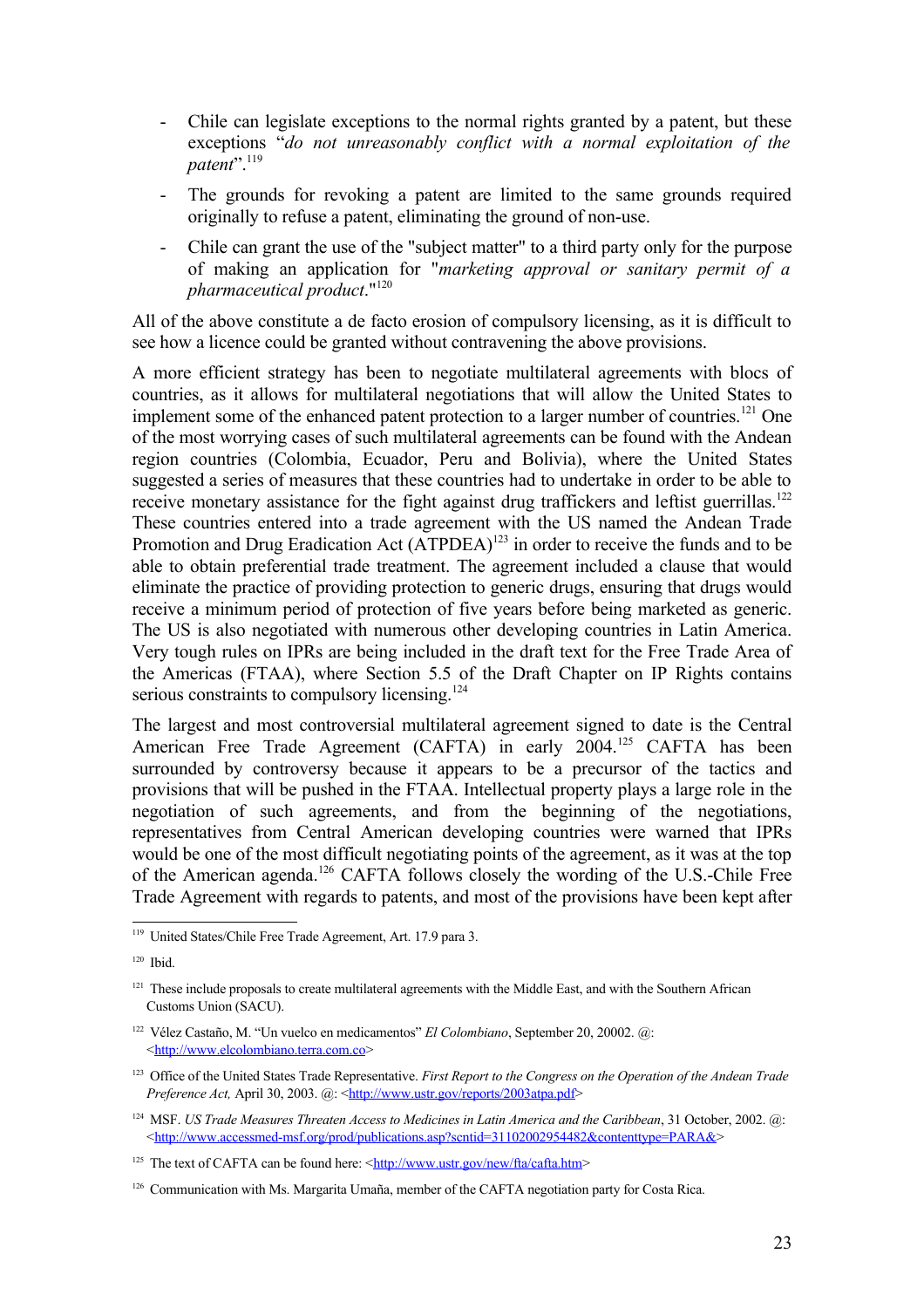signing. This translates to an enhancement of patent protection that erodes the circumstances in which compulsory licences can be granted. However, there are a couple of encouraging improvements that have been negotiated into the agreement, particularly from the initial refusal from Costa Rica to sign the agreement as it was and by walking out of the negotiations.<sup>[127](#page-24-0)</sup> One of the main changes from the text of the Chilean FTA is that CAFTA adds one paragraph to the reasons by which a patent could be struck down. The paragraph says that "*fraud, misrepresentation, or inequitable conduct may be the basis for revoking, cancelling, or holding a patent unenforceable*." [128](#page-24-1) Of interest is the use of "inequitable conduct". This could be used by courts to cancel patents in which the holder may refuse to commercialise the product in the country.

What is going to be the effect of CAFTA to the issue of access to medicines? Even as early as the negotiating stages, commentators had expressed serious concerns about the effect that CAFTA would have for the Costa Rican health system. Professional and industry associations, such as the Medical Association and pharmaceutical industry representatives, publicly expressed that CAFTA would restrict the use of generic medicines.<sup>[129](#page-24-2)</sup> The figures seem to back up such concerns. In 2003 the CCSS had purchased 63 patented medicines at a cost of \$23 million USD, while 373 generic medicines had cost \$47 million USD.<sup>[130](#page-24-3)</sup> Representatives from Costa Rican health services expressed concern that any change in the current balance would have tremendous effects to the Costa Rican social health programmes. For example, if the CCSS has to purchase licences for the use of one widely used medicine such as enapril, this would mean an increase in \$12 million USD per year.<sup>[131](#page-24-4)</sup> Others have expressed that a substantial reduction in the number of generic medicines purchased by Costa Rica would have nefarious effects to the amount of coverage from the public health system. At present, Costa Rica boasts that it can provide total coverage of the pharmaceutical needs of the poorest sectors of the population, but an increase in costs due to expenditure in patented medicines would mean that the CCSS could only cover 19% of the poorest inhabitants.<sup>[132](#page-24-5)</sup>

#### **4. Doha and beyond**

#### *4.1 The Doha process*

During the 2001 WTO Doha Ministerial Meeting, the participants became aware that health and the access to medicines debate were of extreme importance for developing countries. This is the reason why the meeting produced a separate document regarding health, the Declaration on the TRIPS Agreement and Public Health, a document that tries to enforce the importance of health to the international community. The Declaration starts by commenting that:

*We agree that the TRIPS Agreement does not and should not prevent members from taking measures to protect public health. Accordingly, while reiterating our commitment to the TRIPS Agreement, we affirm that the Agreement can and should be interpreted and implemented in a*

<span id="page-24-0"></span><sup>127</sup> Engler, M. "The Trouble with CAFTA", *The Nation*, January 16,2004. @: <[http://www.thenation.com/doc.mhtml?i=20040202&s=engler>](http://www.thenation.com/doc.mhtml?i=20040202&s=engler)

<span id="page-24-1"></span><sup>128</sup> CAFTA, Art. 15.9, para. 4.

<span id="page-24-2"></span><sup>&</sup>lt;sup>129</sup> See for example: [<http://www.encuentropopular.org/areas/tlc/artic013.htm](http://www.encuentropopular.org/areas/tlc/artic013.htm)>

<span id="page-24-3"></span><sup>130</sup> López, G. "Peligra cobertura universal de medicamentos", *La Prensa Libre Online*, February 10, 2004. @: <<http://www.prensalibre.co.cr/2004/febrero/10/nacionales07.php>>

<span id="page-24-4"></span><sup>131</sup> Bermudez Mora, op cit.

<span id="page-24-5"></span><sup>132</sup> Avalós, "País defiende acceso a medicinas genéricas", op cit.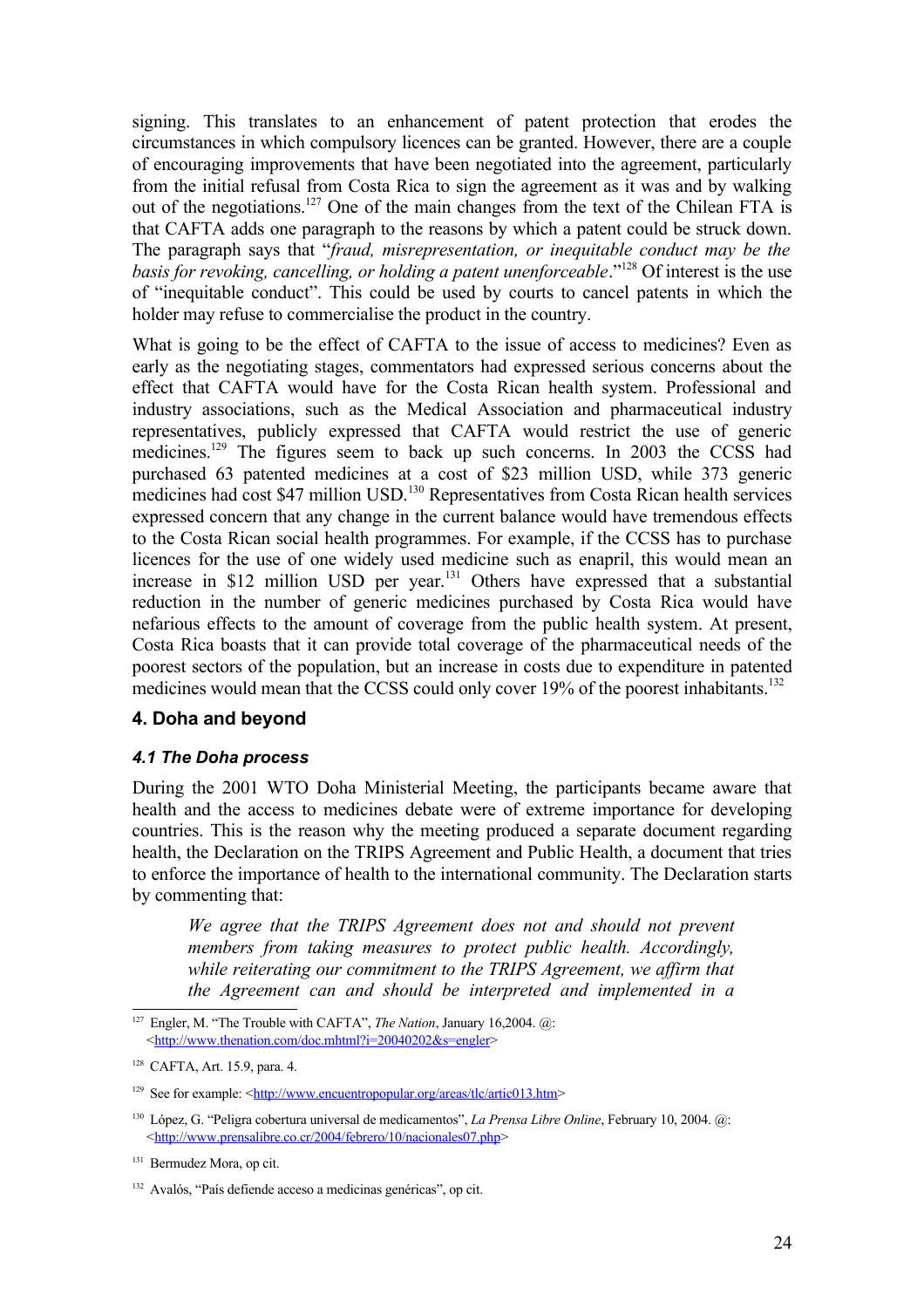*manner supportive of WTO members' right to protect public health and, in particular, to promote access to medicines for all. [133](#page-25-0)*

The Declaration went as far as to specify a number of flexibilities to be included within the TRIPS agreement with regards to least developed countries and public health issues. These flexibilities include:

a) The provisions of the TRIPS agreement will only be interpreted in light of the objectives and principles of the Agreement.

b) The member states will have the right to enact legislation that allows for the granting of compulsory licensing, and to regulate legislation in whatever form they see fit.

c) The member states will have the right to determine what they consider a national emergency, taking into consideration that public health concerns can be considered such.

d) Each member state will be able to determine particular situations for the exhaustion of intellectual property rights within their territory. [134](#page-25-1)

It is evident that these provisions validated most of the policies designed to guarantee the widest possible access to medicines described in the earlier sections with two poignant exceptions, the issues of generic drugs and of parallel imports.<sup>[135](#page-25-2)</sup> Paragraph 6 of the Declaration states that "*We recognize that WTO members with insufficient or no manufacturing capacities in the pharmaceutical sector could face difficulties in making effective use of compulsory licensing under the TRIPS Agreement*." The Council of TRIPS was given the responsibility of drafting and implementing a workable set of rules to fix this problem and report back to the WTO General Council before the end of 2002. Despite all of the positive indications set by the Declaration, representatives from developed countries successfully blocked the efforts to achieve an agreement within the Council of TRIPS, which had the approval of 144 countries. [136](#page-25-3)

Recent developments have been reached thanks to the mounting international public pressure to resolve this impasse – fuelled by almost universal condemnation of the aggressive tactics used by the United States during the post-Doha process. A new agreement reached by the WTO on export of generic drugs was published in August 2003, just before the Cancun Ministerial Meeting.<sup>[137](#page-25-4)</sup> This agreement finally managed to implement the Paragraph 6 in the Declaration to attempt to provide some ways in which developing countries without producing capabilities would be able to obtain cheap or generic medicines.

Article 31(f) of TRIPS imposes restrictions on the export of products produced by compulsory licensing outside the territory in which it is granted. This has generally been considered as a prohibition on the export of generic drugs that are produced within a local market, not allowing a developing country to import generics when they cannot produce

<span id="page-25-0"></span><sup>133</sup> WTO. *Doha WTO Ministerial Conference: Declaration on the TRIPS agreement and public health*. Fourth WTO Ministerial Conference, Doha, Qatar. 9-14 November, 2001. @: <[http://www.wto.org/english/thewto\\_e/minist\\_e/min01\\_e/mindecl\\_trips\\_e.htm>](http://www.wto.org/english/thewto_e/minist_e/min01_e/mindecl_trips_e.htm)

<span id="page-25-1"></span><sup>134</sup> Ibid.

<span id="page-25-2"></span><sup>&</sup>lt;sup>135</sup> Vandoren, P. "Médicaments sans Frontiéres? Clarification of the Relationship between TRIPS and Public Health resulting from the WTO Doha Ministerial Declaration", *Journal of World Intellectual Property*, Vol.5 No. 1, January 2002, p.10-11.

<span id="page-25-3"></span><sup>136</sup> "US blocks cheap drugs agreement", *BBC News Online*, December 21, 2002. @: <[http://news.bbc.co.uk/2/hi/health/2596751.stm>](http://news.bbc.co.uk/2/hi/health/2596751.stm)

<span id="page-25-4"></span><sup>137</sup> WTO. *Implementation of paragraph 6 of the Doha Declaration on the TRIPS Agreement and public health*. WT/L/540, August 30, 2003. @: [<http://www.wto.org/english/tratop\\_e/trips\\_e/implem\\_para6\\_e.htm>](http://www.wto.org/english/tratop_e/trips_e/implem_para6_e.htm)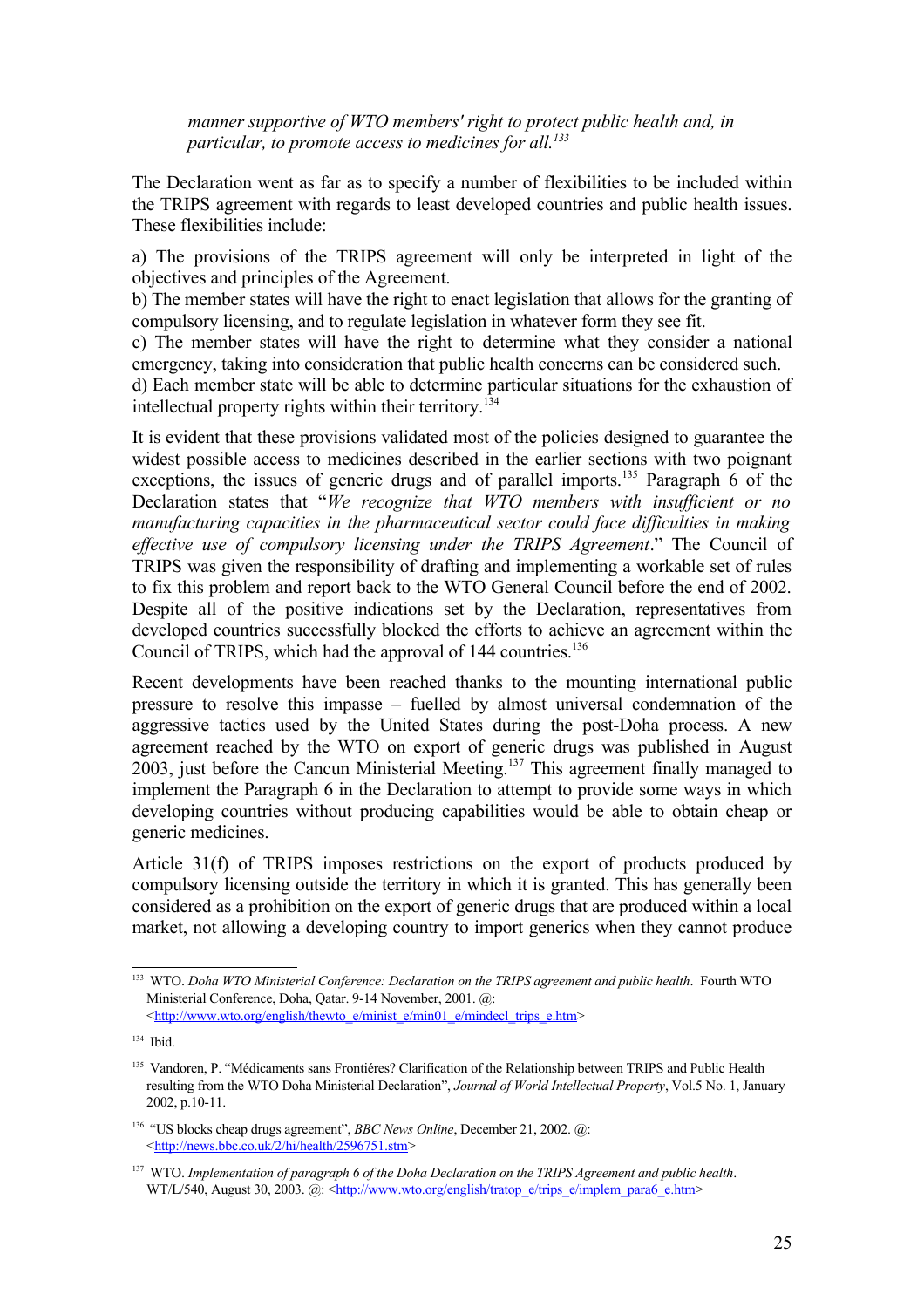them. [138](#page-26-0) The new WTO agreement implemented the recommendation in the Doha Declaration to allow for a temporary waiver for LDCs, allowing them to export generics under certain conditions. Another important provision is to continue to encourage the development of local pharmaceutical industries by means of technology transfer. The Paragraph 6 agreement states that "*Members undertake to cooperate in paying special attention to the transfer of technology and capacity building in the pharmaceutical sector…*"

The system will operate in a two-pronged approach. Firstly, countries that are recognised as LDCs by the WTO will be able to use the paragraph 6 import system at any time and without needing to notify the TRIPS Council. Secondly, other developing countries may express their wish to import medicines to the TRIPS Council at any time, and they need to specify if they will use the system in whole or in a limited way.<sup>[139](#page-26-1)</sup> It should be understood that if this agreement provides developing countries with the opportunity to import generic medicines that have been the subject of compulsory licences in other countries, it will also mean that this will be a tacit permission to manufacturing countries to export those medicines to the countries that have obtained this permission.

These developments arising from the Declaration must be taken as an excellent sign that there appears to be a renewed understanding of the importance of medicines in the international trade environment. Nevertheless, the new rules have been met with considerable scepticism from NGOs. MSF for example, has complained that "*The United States and other Developed Economies now have greater opportunities to pressure and stop developing countries from issuing compulsory licenses*." [140](#page-26-2)

It is too early to ascertain if these fears are warranted, but the signing of this agreement must be welcomed as one of the most important steps towards providing access to imported generics by least developed nations that cannot manufacture them, and it may open the door for more positive steps.

#### *4.2 The way forward*

It has become difficult to attempt to chart the trends in the access to medicines debate. There have been a number of considerable victories for developing countries already mentioned, particularly the Doha Health Declaration, the Paragraph 6 Cancun health commitments and the two defeats suffered by the pharmaceutical companies in Brazil and South Africa. It must also be pointed out that generally, the TRIPS agreement already includes some important provisions with respect to access to medicines that allow for some important flexibility awarded to developing nations. There also appears to be a growing understanding in the international arena that recognises that there should be a balance between health and intellectual property rights, and that health should always be given better treatment when balancing the many interests involved.

On the other hand, there are some worrying trends taking shape. The Bush administration in the United States seems adamant in pursuing the signing and implementation of TRIPS-plus agreements, which considerably erode some of the existing and earned

<span id="page-26-0"></span><sup>138</sup> Correa, C. *Implications of the Doha Declaration on the TRIPS Agreement and Public Health*, World Health Organization, 2002. @: [<http://www.eldis.org/static/DOC11514.htm>](http://www.eldis.org/static/DOC11514.htm)

<span id="page-26-1"></span><sup>&</sup>lt;sup>139</sup> Matthews, D. "WTO Decision On Implementation Of Paragraph 6 Of The Doha Declaration On The Trips Agreement And Public Health: A Solution To The Access To Essential Medicines Problem?" *Journal of International Economic Law*, Vol.7, No. 1, 2004, pp.73-107.

<span id="page-26-2"></span> $140$  MSF, Joint NGO statement on TRIPS and public health WTO deal on medicines: a "gift" bound in red tape, September 10, 2003. @: <[http://www.accessmed](http://www.accessmed-msf.org/prod/publications.asp?scntid=1292003916443&contenttype=PARA&)[msf.org/prod/publications.asp?scntid=1292003916443&contenttype=PARA&](http://www.accessmed-msf.org/prod/publications.asp?scntid=1292003916443&contenttype=PARA&)>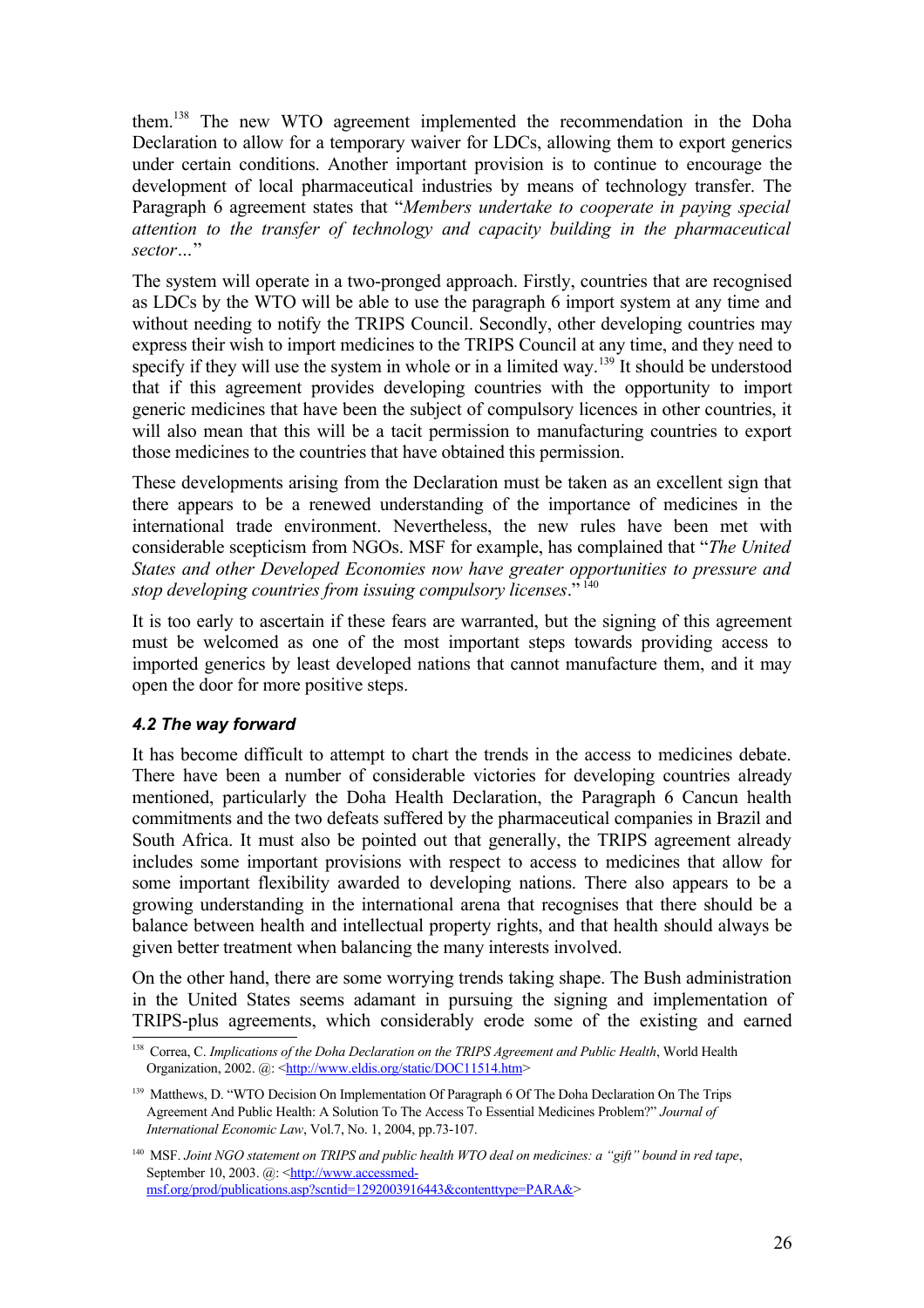flexibilities allowed to developing countries in the area of generic medicines. Another strategy is to continue using punitive trade policies to make developing countries comply with the interests of the pharmaceutical companies. The threat of Special 301 list is a powerful bargaining tool for changing the behaviour of developing countries. It would seem evident that the lure of a share in big markets, and the problems posed by the export of generic medicines will enhance the possibility of having more legal battles between the multinational drug companies and developing countries like India. The United States in particular seems very interested in continuing to push for more restrictive international patent system. It is their claim that pricing does not affect access and that by providing better patent protection the developing countries will benefit from increased international investment and better trading conditions.<sup>[141](#page-27-0)</sup> But these arguments are not based in empirical data; in fact, little is understood about the relationship between pricing, investment and research. As stated by Abbott:

*Regardless of whether enhanced patent protection for pharmaceutical products may at some point in the future provide benefits to developing countries, there is no sound empirical basis for the United States to demand immediate introduction of such protection by developing countries, or to stand in the way of extending transition timetables for least-developed countries. [142](#page-27-1)*

Regardless of these considerations, there is still a vested interest in continuing to ensure patent protection in developed countries. There cannot be any doubt that despite all of the problems that have been mentioned already about the amount of research investment by the pharmaceutical companies, they are still spending a considerable amount of money in that field. It would be dishonest to ask the members of an industry to relinquish all of their intellectual property rights in order to provide access to medicines worldwide, but a balance must be struck between excessively restrictive monopolies and exceptional issues of public health.

The solutions to this problem then will not be simple. It is useless to propose the abolition of all pharmaceutical patents, or the immediate destruction of the TRIPS agreement. The solutions lies in the coming together of several areas, such as international trade, intellectual property rights, international assistance, government policy, and private assistance.

The pharmaceutical industry must understand first that it is in their best interest to provide some free or low-cost medicines to the poorest areas of the world. Many private initiatives are already underway to provide low-cost medicines to developing nations, such as PhRMA's Global Partnerships programmes, which give approximately \$580 million USD each year in assistance and medicines to developing countries.<sup>[143](#page-27-2)</sup> These initiatives are on the increase, prompted by growing public pressure and investors clamouring for more ethical corporate policies.<sup>[144](#page-27-3)</sup> Developed nations are also providing direct assistance to developing countries, with the United States donating \$2 billion USD globally in 2003 to the pharmaceutical industry.<sup>[145](#page-28-0)</sup> The Bush administration has taken a significant interest to HIV in Africa, donating \$200 million USD in 2001, and \$500

<span id="page-27-0"></span><sup>141</sup> Abbott, F. M. "The TRIPS Agreement, Access to Medicines, and the WTO Doha Ministerial Conference", *Journal of World Intellectual Property*, Vol.5 No. 1, January 2002, p.21.

<span id="page-27-1"></span> $142$  Ibid; p.50-51.

<span id="page-27-2"></span><sup>&</sup>lt;sup>143</sup> To learn more about the Global Partnerships programme, see: [<http://world.phrma.org/partnerships.html>](http://world.phrma.org/partnerships.html)

<span id="page-27-3"></span><sup>144</sup> Boseley, S. "Investors pressure drug firms on pricing", *The Guardian*, March 25, 2003. @: <[http://www.guardian.co.uk/aids/story/0,7369,921361,00.html>](http://www.guardian.co.uk/aids/story/0,7369,921361,00.html)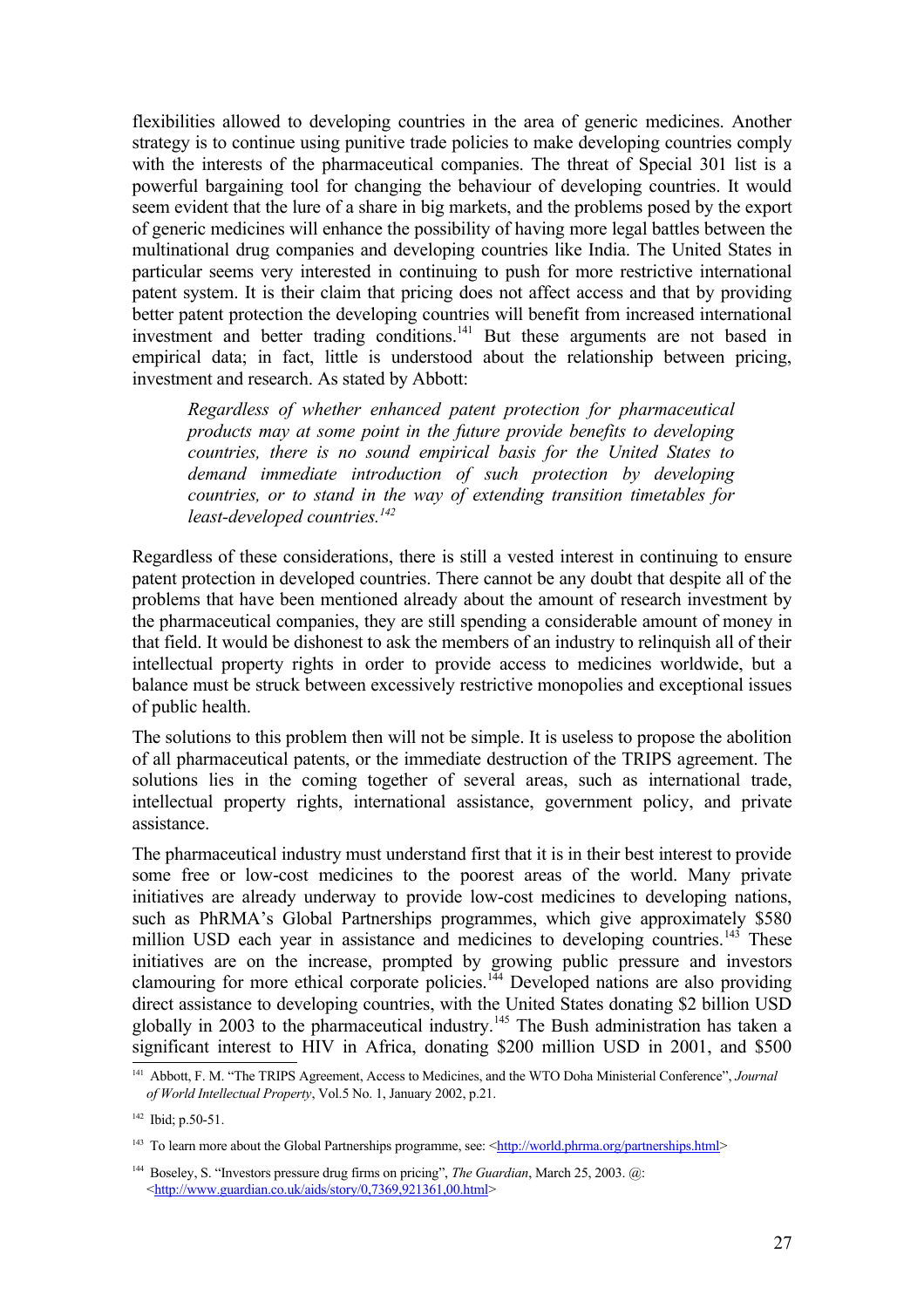million USD in 2003 and 2003 to this problem alone.<sup>[146](#page-28-1)</sup> This investment has prompted the creation of the Global Fund to Fight AIDS, Tuberculosis and Malaria,<sup>[147](#page-28-2)</sup> which consists of official government donations from developed nations, such as the funds from the United States, and considerable contributions from France and the UK. Another worthwhile effort is a joint project from the Clinton Foundation, the World Bank, UNICEF and the Global Fund to provide generic HIV medicines to developing nations.<sup>[148](#page-28-3)</sup> The Clinton Foundation has also achieved some price reduction agreements of anti-retroviral drugs with some major pharmaceutical companies.<sup>[149](#page-28-4)</sup>

Donations and direct assistance are needed, but there should also be a strong recognition that any solution must involve trade. There are already concerns about the problem of the misdirection of medicines sent to developing countries, and then sent back to developed nations to profit from the immense price discrepancy. It is easy to see how generics exported to a poor country could make their way to a rich one. It is also easy to see how donated medicines could be misdirected for profit. To avoid some of the corrupt misdirection, the European Commission has adopted a set of regulations that attempt to stop the misdirection of drugs produced within the European Union from LDCs.<sup>[150](#page-28-5)</sup> This regulation establishes a "tiered priced product", which are medicines manufactured in the EU that are sold in developing countries at a 25% of what they cost in OECD countries, and with only a 15% profit margin.<sup>[151](#page-28-6)</sup> These medicines must also have a mark (see Figure 1). There is already a plan to implement similar provisions into the WTO's health system.<sup>[152](#page-28-7)</sup> These provisions could create a better environment in which pharmaceutical companies and developed governments will be more willing to donate and export essential drugs to the neediest parts of the world.



*Figure 1*

However, the long term goal must be the need to get developing countries to be able to produce, manufacture and research their own pharmaceuticals. Donations and assistance only serve to alleviate the problem, but as the cases studied above demonstrate that real improvements in health figures can only be achieved through the creation of a local pharmaceutical industry. This means that the problem of pharmaceuticals is a problem of

<span id="page-28-0"></span><sup>145</sup> PhRMA. *Global Partnerships: Humanitarian Programs of the Pharmaceutical Industry in Developing Nations*. April 2003. @: [<http://world.phrma.org/global.partnership.2003.pdf>](http://world.phrma.org/global.partnership.2003.pdf)

<span id="page-28-1"></span><sup>146</sup> Nakashima, E. "U.S. Urged to Increase Payments to AIDS Fund", *Washington Post*, July 12, 2004, p.A10.

<span id="page-28-2"></span><sup>&</sup>lt;sup>147</sup> More about the Fund here:  $\frac{\text{th}}{\text{t}}/(\text{www.globalfundatm.ore})$ 

<span id="page-28-3"></span><sup>&</sup>lt;sup>148</sup> See press release here: <[http://www.theglobalfund.org/en/media\\_center/press/pr\\_040406.asp>](http://www.theglobalfund.org/en/media_center/press/pr_040406.asp)

<span id="page-28-4"></span><sup>&</sup>lt;sup>149</sup> See their press release here:  $\frac{\text{http://www.cptech.org/p/health/aids/clintonfoundation01152004.html>}}{$ 

<span id="page-28-5"></span><sup>&</sup>lt;sup>150</sup> Council Regulation (EC) No. 953/2003 of 26 May 2003 to avoid trade diversion into the European Union of certain key medicines, OJ L 135/5, 3 June 2003.

<span id="page-28-6"></span><sup>151</sup> Council Regulation (EC) No. 953/2003, Art. 3.

<span id="page-28-7"></span><sup>&</sup>lt;sup>152</sup> Matthews, op cit.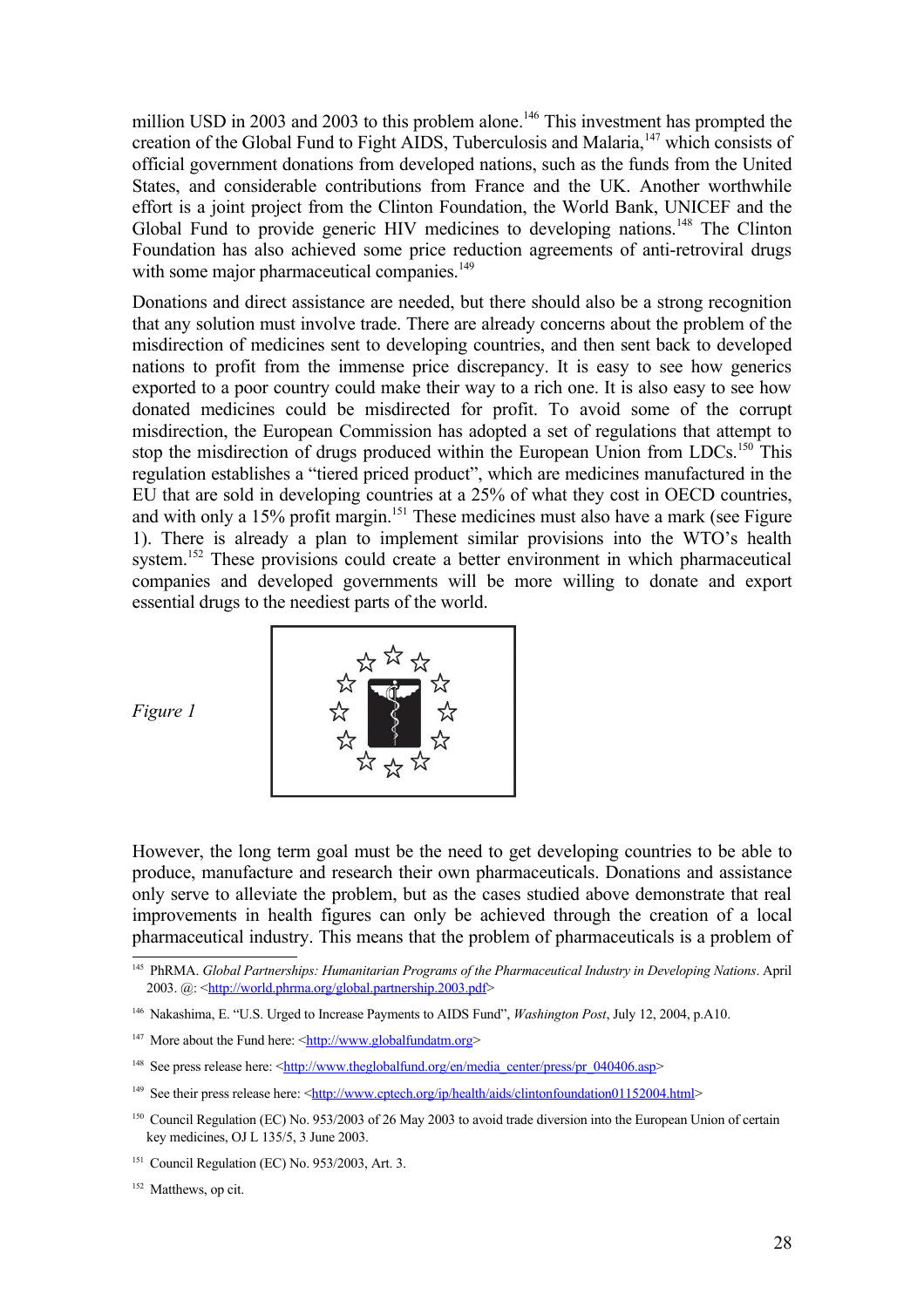technology transfer; the issue will be once more the innovation and imitation dichotomy. Developing countries have to imitate technology that already exists in developed ones, and after a while there will be enough technological know-how to generate their own technology. This can already be seen in developing countries that have imitated health technology, such as the case in India. [153](#page-29-0)

All efforts then must go towards enhancing local production and research capabilities. Private efforts from the pharmaceutical companies in this respect should be welcome. Pharmaceutical companies should understand that capacity building and technology transfer can only work in their favour as a future strategy. If developing countries improve their health production standards, they will then become paying customers when they can afford medicines at better prices. As far as things stand, pharmaceutical companies are not profiting from poor countries, and there is no apparent immediate economic damage to them in promoting the transfer of health technology to the poorest regions of the globe. If things continue as they are, poor countries will remain under-developed, so the future revenue in sales from those countries will remain low. On the other hand, if these countries were to become developed, a potential market would be opened for these companies.

There should also be more efforts from the governments of developing nations, such as the case of Thailand, where the government has put considerable investment in making sure that the local generic industry can now produce high-quality drugs to combat the HIV epidemic. In fact, "*When the Thai Government Pharmaceutical Organization started producing the three-drug pill in March 2002, monthly treatment for one person plummeted to \$30 from \$500-\$750*." [154](#page-29-1) However, not all governments have the capability to fund efforts similar to those of the Thai government, not to mention the local capabilities to embark on such an undertaking.

But these solutions are only the start. Other solutions should be sought to encourage the transfer of technology in the health area. These solutions should be in par to those already described in this work, but there are other methods that can be used to enhance local production of medicines.

#### **Conclusion**

The price of drugs, patents and the state of international trade law in the shape of the regulation of intellectual property rights are just a part of the bigger picture when dealing with the problem of access to medicines.

As it was mentioned in the last section of the article, there are some serious efforts underway in order to provide developing countries with beneficial access to medicines, and these efforts have to be applauded and continued. The good will of developed nations in this respect cannot be denied.

But perhaps the debate will be brought forward by some recent happenings. The nightly news bulletins in developed countries are filled with stories about avian flu and the prospect of a pandemic that will kill millions of people. But it has also brought one issue back to the table, the access to medicines debate. There are reports that there is only one antiviral drug that deals with the current strain of the disease, a drug by Swiss company Roche called Tamiflu. There is growing concern that Roche is the only company with a

<span id="page-29-0"></span><sup>153</sup> Datt, N. *India recognized as global pharma outsourcing hub: Ernst & Young Global Pharma Report 2004*, Ernst & Young Press Release, July 2, 2004. @:

<sup>&</sup>lt;[http://www.ey.com/global/download.nsf/India/ProgressionsPharma2004/\\$file/ProgressionsPharma2004.pdf](http://www.ey.com/global/download.nsf/India/ProgressionsPharma2004/$file/ProgressionsPharma2004.pdf) >

<span id="page-29-1"></span><sup>&</sup>lt;sup>154</sup> "Generic drugs help HIV patients live longer", *MSNBC*, July 12, 2004. @: <**[http://msnbc.msn.com/id/5422798/>](http://msnbc.msn.com/id/5422798/)**